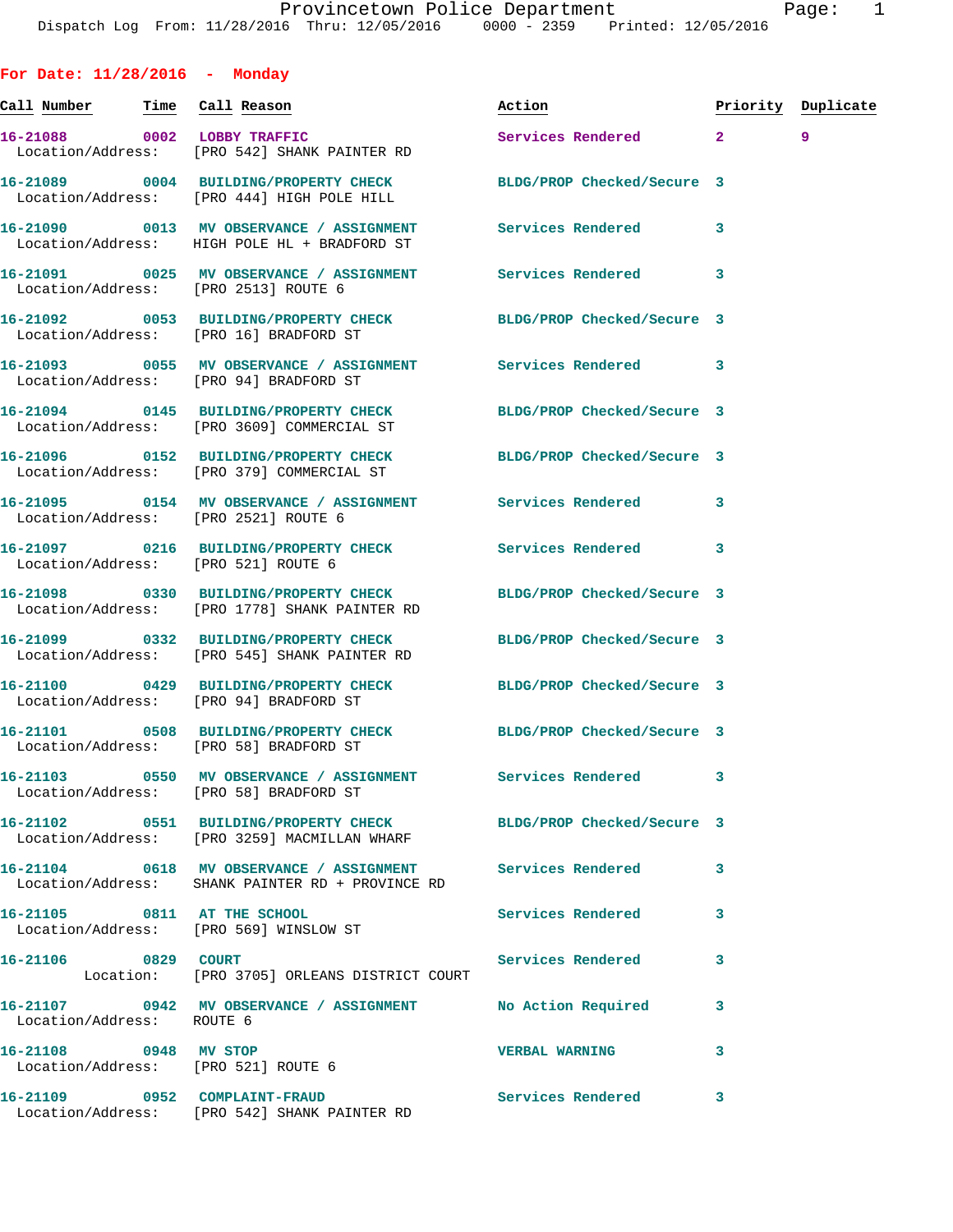|                                      | Provincetown Police Department<br>Dispatch Log From: 11/28/2016 Thru: 12/05/2016 0000 - 2359 Printed: 12/05/2016 |                             | Page: $2$      |
|--------------------------------------|------------------------------------------------------------------------------------------------------------------|-----------------------------|----------------|
|                                      | 16-21110 0957 HARASSMENT<br>Location/Address: [PRO 542] SHANK PAINTER RD                                         | SPOKEN TO AND THE SPOKEN TO | $\mathbf{2}$   |
|                                      | 16-21111 1002 PARKING COMPLAINT / GENERAL GONE ON ARRIVAL 3<br>Location/Address: [PRO 175] COMMERCIAL ST         |                             |                |
|                                      | 16-21112 1112 WELL BEING<br>Location/Address: [PRO 542] SHANK PAINTER RD                                         | Services Rendered           | 3              |
|                                      | 16-21116 1136 FOLLOW UP<br>Location/Address: [PRO 530] SHANK PAINTER RD                                          | Services Rendered           | $\mathbf{2}$   |
|                                      | 16-21118 1259 CAT BITTEN<br>Location/Address: [PRO 542] SHANK PAINTER RD                                         | FOLLOW UP                   | $\mathbf{2}$   |
|                                      | 16-21119 1303 CONCERNED CITIZEN Services Rendered<br>Location/Address: [PRO 542] SHANK PAINTER RD                |                             | 3              |
|                                      | 16-21120 1352 DOG BITE<br>Location/Address: [PRO 3670] SHANK PAINTER RD                                          | SPOKEN TO                   | $\mathbf{2}$   |
|                                      | 16-21121 1408 FOLLOW UP<br>Location/Address: [PRO 542] SHANK PAINTER RD                                          | Services Rendered           | $\mathbf{2}$   |
|                                      | 16-21123 1422 SICK/INJURED BIRD<br>Location/Address: [PRO 106] COMMERCIAL ST                                     | Services Rendered 3         |                |
|                                      | 16-21124 1429 LOST LG FLIP PHONE Services Rendered<br>Location/Address: [PRO 542] SHANK PAINTER RD               |                             | 3              |
| 16-21125 1454 SCHOOL                 | Location/Address: [PRO 569] WINSLOW ST                                                                           | Services Rendered 3         |                |
| Location/Address: [PRO 2521] ROUTE 6 | 16-21127 1500 MV OBSERVANCE / ASSIGNMENT Services Rendered                                                       |                             | 3              |
| 16-21126 1505 LIFT ASSIST            | Location/Address: [PRO 442] HARRY KEMP WAY                                                                       | Services Rendered 1         |                |
|                                      | 16-21128 1511 BUILDING/PROPERTY CHECK BLDG/PROP Checked/Secure 3<br>Location/Address: [PRO 2483] COMMERCIAL ST   |                             |                |
|                                      | 16-21129 1540 BUILDING/PROPERTY CHECK<br>Location/Address: [PRO 3259] MACMILLAN WHARF                            | <b>Services Rendered</b>    |                |
|                                      | 16-21130 1551 MV OBSERVANCE / ASSIGNMENT Services Rendered<br>Location/Address: [PRO 523] COMMERCIAL ST          |                             | 3              |
|                                      | 16-21131 1630 MV OBSERVANCE / ASSIGNMENT Services Rendered<br>Location/Address: BRADFORD ST + HIGH POLE HILL     |                             | 3              |
|                                      | 16-21132 1701 BAR CHECK<br>Location/Address: [PRO 356] COMMERCIAL ST                                             | Services Rendered           | $\overline{2}$ |
|                                      | 16-21133 1703 SUSPICIOUS ACTIVITY CONE ON ARRIVAL<br>Location/Address: PROVINCELANDS RD + BRADFORD ST EXT        |                             | $\mathbf{2}$   |
|                                      | 16-21134 1720 MV OBSERVANCE / ASSIGNMENT Services Rendered<br>Location/Address: [PRO 3430] COMMERCIAL ST         |                             | 3              |
|                                      | 16-21135 1739 BUILDING/PROPERTY CHECK BLDG/PROP Checked/Secure 3<br>Location/Address: [PRO 1783] FRANKLIN ST     |                             |                |
|                                      | 16-21136 1801 BUILDING/PROPERTY CHECK<br>Location/Address: [PRO 3033] COMMERCIAL ST                              | BLDG/PROP Checked/Secure 3  |                |
|                                      | 16-21138 1815 BUILDING/PROPERTY CHECK                                                                            | BLDG/PROP Checked/Secure 3  |                |

**16-21139 1826 BUILDING/PROPERTY CHECK BLDG/PROP Checked/Secure 3**  Location/Address: [PRO 1638] COMMERCIAL ST

Location/Address: [PRO 1780] JOHNSON ST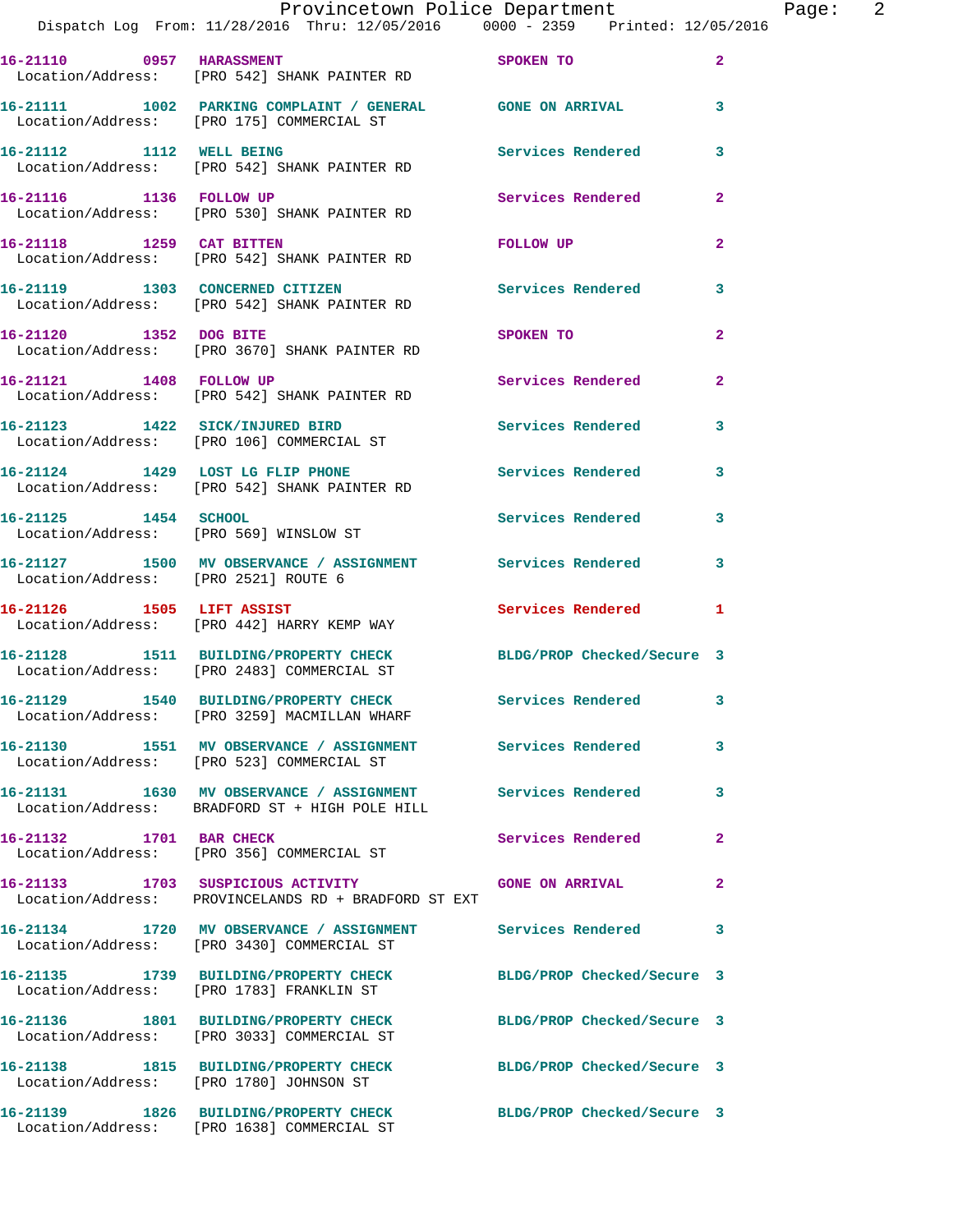|                                        | 16-21140 1828 MV DISABLED<br>Location/Address: [PRO 1547] COMMERCIAL ST                                               | Services Rendered          | $\overline{2}$ |    |
|----------------------------------------|-----------------------------------------------------------------------------------------------------------------------|----------------------------|----------------|----|
|                                        | 16-21141 1854 BUILDING/PROPERTY CHECK<br>Location/Address: [PRO 2898] JEROME SMITH RD                                 | Services Rendered          | 3              |    |
|                                        | 16-21142 1907 ABANDONED 911 CALL<br>Location/Address: [PRO 2426] COMMERCIAL ST                                        | Services Rendered          | 1              |    |
| 16-21143 1929 MV STOP                  | Location/Address: [PRO 2577] BRADFORD ST                                                                              | <b>VERBAL WARNING</b>      | 3              |    |
| Location/Address: [PRO 94] BRADFORD ST | 16-21144 1933 MV OBSERVANCE / ASSIGNMENT Services Rendered 3                                                          |                            |                |    |
| Location/Address: [PRO 3287] ROUTE 6   | 16-21145 2024 BUILDING/PROPERTY CHECK BLDG/PROP Checked/Secure 3                                                      |                            |                |    |
|                                        | 16-21146 2037 BUILDING/PROPERTY CHECK<br>Location/Address: [PRO 2483] COMMERCIAL ST                                   | Services Rendered 3        |                |    |
|                                        | 16-21147 2137 BUILDING/PROPERTY CHECK BLDG/PROP Checked/Secure 3<br>Location/Address: [PRO 444] HIGH POLE HILL        |                            |                |    |
|                                        | 16-21148 2201 COMPLAINT<br>Location/Address: [PRO 1220] HARRY KEMP WAY                                                | Investigated               | 3              |    |
|                                        | 16-21150 2300 BUILDING/PROPERTY CHECK<br>Location/Address: [PRO 3771] COMMERCIAL ST                                   | BLDG/PROP Checked/Secure 3 |                |    |
|                                        | 16-21152  2329  BUILDING/PROPERTY CHECK BLDG/PROP Checked/Secure 3<br>Location/Address: AUNT SUKEYS WAY               |                            |                |    |
|                                        | 16-21154 2355 BUILDING/PROPERTY CHECK BLDG/PROP Checked/Secure 3<br>Location/Address: [PRO 3259] MACMILLAN WHARF      |                            |                |    |
| For Date: $11/29/2016$ - Tuesday       |                                                                                                                       |                            |                |    |
|                                        | 16-21153 0000 LOBBY TRAFFIC<br>Location/Address: [PRO 542] SHANK PAINTER RD                                           | Services Rendered 2        |                | 14 |
|                                        | 16-21155 0006 MV OBSERVANCE / ASSIGNMENT Services Rendered 3<br>Location/Address: JOHNSON ST + BRADFORD ST            |                            |                |    |
|                                        | 16-21158 0011 BUILDING/PROPERTY CHECK<br>Location/Address: [PRO 2489] BRADFORD ST                                     | Services Rendered          | 3              |    |
|                                        | 16-21157 0014 MV OBSERVANCE / ASSIGNMENT No Action Required<br>Location/Address: [PRO 2577] BRADFORD ST               |                            | 3              |    |
| 16-21159 0033 SERVE SUMMONS            | Location/Address: [PRO 1760] PRISCILLA ALDEN RD                                                                       | Could Not Locate           | 3              |    |
|                                        | 16-21160 0100 BUILDING/PROPERTY CHECK<br>Location/Address: [PRO 433] RYDER ST EXT                                     | Services Rendered          | 3              |    |
| Location/Address: [PRO 1859] ROUTE 6   | 16-21161 0102 BUILDING/PROPERTY CHECK                                                                                 | BLDG/PROP Checked/Secure 3 |                |    |
|                                        | 16-21162 0112 BUILDING/PROPERTY CHECK<br>Location/Address: [PRO 1783] FRANKLIN ST                                     | BLDG/PROP Checked/Secure 3 |                |    |
|                                        | 16-21163      0119   MV OBSERVANCE / ASSIGNMENT       Services Rendered<br>Location/Address: HOWLAND ST + BRADFORD ST |                            | 3              |    |
| Location/Address: [PRO 1859] ROUTE 6   | 16-21164 0137 SUSPICIOUS ACTIVITY                                                                                     | Services Rendered          | $\mathbf{2}$   |    |

**16-21165 0149 BUILDING/PROPERTY CHECK BLDG/PROP Checked/Secure 3**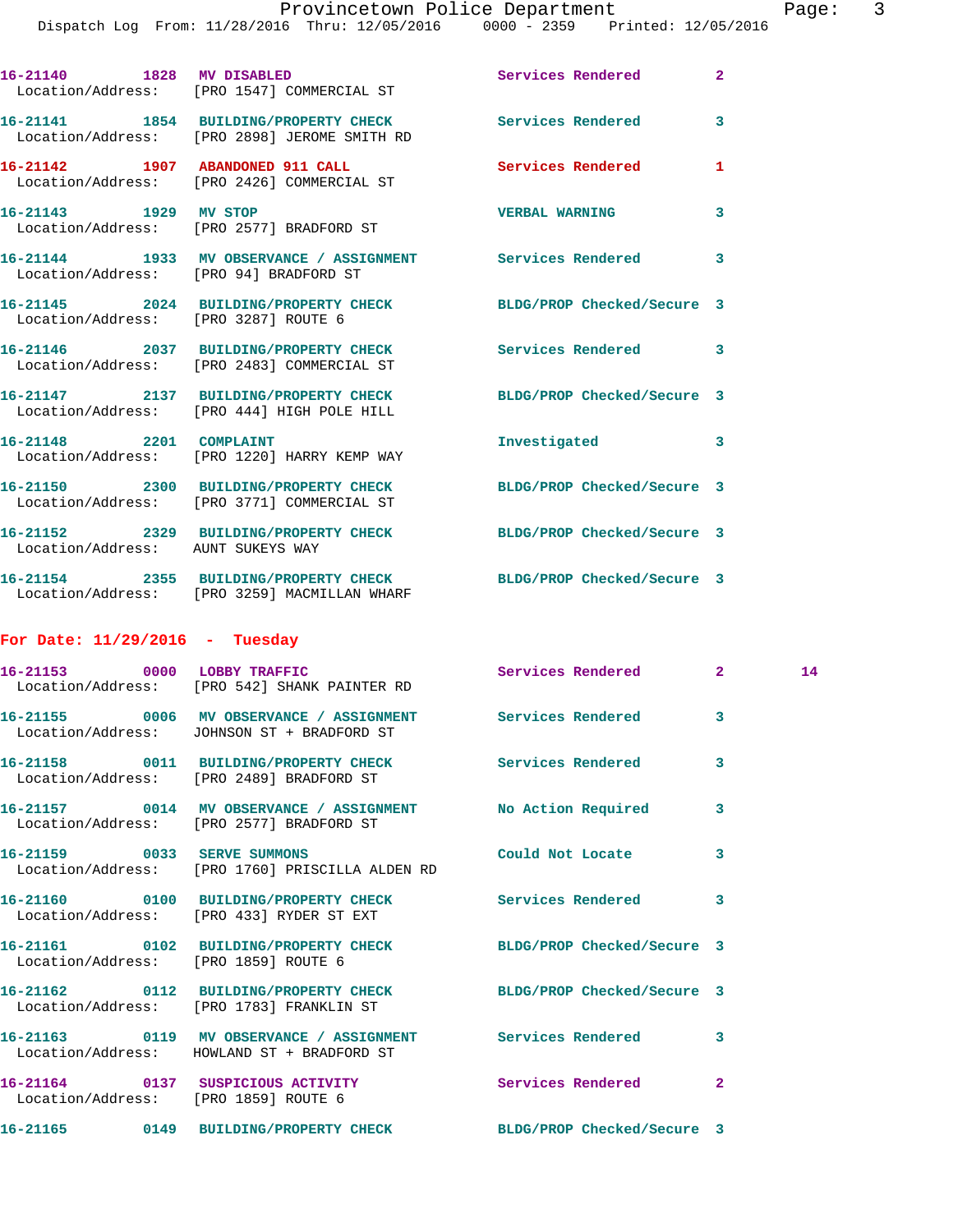|                                                               |                                                                                                                  | Provincetown Police Department<br>Dispatch Log From: 11/28/2016 Thru: 12/05/2016 0000 - 2359 Printed: 12/05/2016 | $\overline{4}$<br>Page: |
|---------------------------------------------------------------|------------------------------------------------------------------------------------------------------------------|------------------------------------------------------------------------------------------------------------------|-------------------------|
|                                                               | Location/Address: [PRO 447] JEROME SMITH RD                                                                      |                                                                                                                  |                         |
|                                                               | 16-21166 0208 BUILDING/PROPERTY CHECK BLDG/PROP Checked/Secure 3<br>Location/Address: [PRO 519] RACE POINT RD    |                                                                                                                  |                         |
|                                                               | 16-21168 0226 MV OBSERVANCE / ASSIGNMENT Services Rendered 3<br>Location/Address: [PRO 2489] BRADFORD ST         |                                                                                                                  |                         |
|                                                               | 16-21167 0229 BUILDING/PROPERTY CHECK BLDG/PROP Checked/Secure 3<br>Location/Address: [PRO 440] HARRY KEMP WAY   |                                                                                                                  |                         |
|                                                               | 16-21169 0326 BUILDING/PROPERTY CHECK<br>Location/Address: [PRO 1886] BRADFORD ST                                | BLDG/PROP Checked/Secure 3                                                                                       |                         |
| Location/Address: [PRO 16] BRADFORD ST                        | 16-21170 0400 BUILDING/PROPERTY CHECK BLDG/PROP Checked/Secure 3                                                 |                                                                                                                  |                         |
|                                                               | 16-21171 0454 BUILDING/PROPERTY CHECK<br>Location/Address: [PRO 1778] SHANK PAINTER RD                           | BLDG/PROP Checked/Secure 3                                                                                       |                         |
|                                                               | 16-21172 0455 BUILDING/PROPERTY CHECK BLDG/PROP Checked/Secure 3<br>Location/Address: [PRO 545] SHANK PAINTER RD |                                                                                                                  |                         |
| Location/Address: ROUTE 6 + HOWLAND ST                        | 16-21173 0504 MV OBSERVANCE / ASSIGNMENT Services Rendered 3                                                     |                                                                                                                  |                         |
|                                                               | 16-21175 0522 PARK, WALK & TALK<br>Location/Address: [PRO 2865] COMMERCIAL ST                                    | Services Rendered<br>$\overline{2}$                                                                              |                         |
| Location/Address: COMMERCIAL ST                               | 16-21174 0523 BUILDING/PROPERTY CHECK BLDG/PROP Checked/Secure 3                                                 |                                                                                                                  |                         |
|                                                               | 16-21176 0539 MV OBSERVANCE / ASSIGNMENT Services Rendered<br>Location/Address: [PRO 3430] COMMERCIAL ST         | 3                                                                                                                |                         |
| Location/Address: [PRO 521] ROUTE 6                           | 16-21177 0607 BUILDING/PROPERTY CHECK Services Rendered                                                          | $\overline{\mathbf{3}}$                                                                                          |                         |
|                                                               | 16-21178 0621 BUILDING/PROPERTY CHECK<br>Location/Address: [PRO 564] BAYBERRY AVE                                | Services Rendered<br>3                                                                                           |                         |
| 16-21179 0638 MV COMPLAINT<br>Location/Address: COMMERCIAL ST |                                                                                                                  | Services Rendered 2                                                                                              |                         |
|                                                               | 16-21180 0806 AT SCHOOL<br>Location/Address: [PRO 569] WINSLOW ST                                                | Services Rendered 3                                                                                              |                         |
|                                                               | 16-21181 0833 BUILDING/PROPERTY CHECK Services Rendered 3<br>Location/Address: [PRO 525] COMMERCIAL ST           |                                                                                                                  |                         |
|                                                               | 16-21182 0844 BUILDING/PROPERTY CHECK Services Rendered<br>Location/Address: [PRO 639] CENTER ST                 | 3                                                                                                                |                         |
|                                                               | 16-21183 0849 BUILDING/PROPERTY CHECK Services Rendered<br>Location/Address: [PRO 526] RYDER ST EXT              | $\mathbf{3}$                                                                                                     |                         |
|                                                               | 16-21184 0859 BURGLAR ALARM<br>Location/Address: [PRO 2087] HARRY KEMP WAY                                       | <b>False Alarm</b><br>1                                                                                          |                         |
| 16-21186 0913 SERVE SUMMONS                                   | Location/Address: [PRO 1760] PRISCILLA ALDEN RD<br>Refer To Arrest: $16-318-AR$                                  | Could Not Locate 3                                                                                               |                         |
|                                                               | 16-21187 0928 SERVICE CALL<br>Location/Address: [PRO 1158] WINSLOW ST                                            | Services Rendered<br>3                                                                                           |                         |
| Location/Address: [PRO 3440] ROUTE 6                          | 16-21188 0959 MV OBSERVANCE / ASSIGNMENT Services Rendered 3                                                     |                                                                                                                  |                         |
|                                                               | 16-21189    1046    ANIMAL CALL<br>Location/Address: [PRO 2645] SHANK PAINTER RD                                 | Services Rendered 2                                                                                              |                         |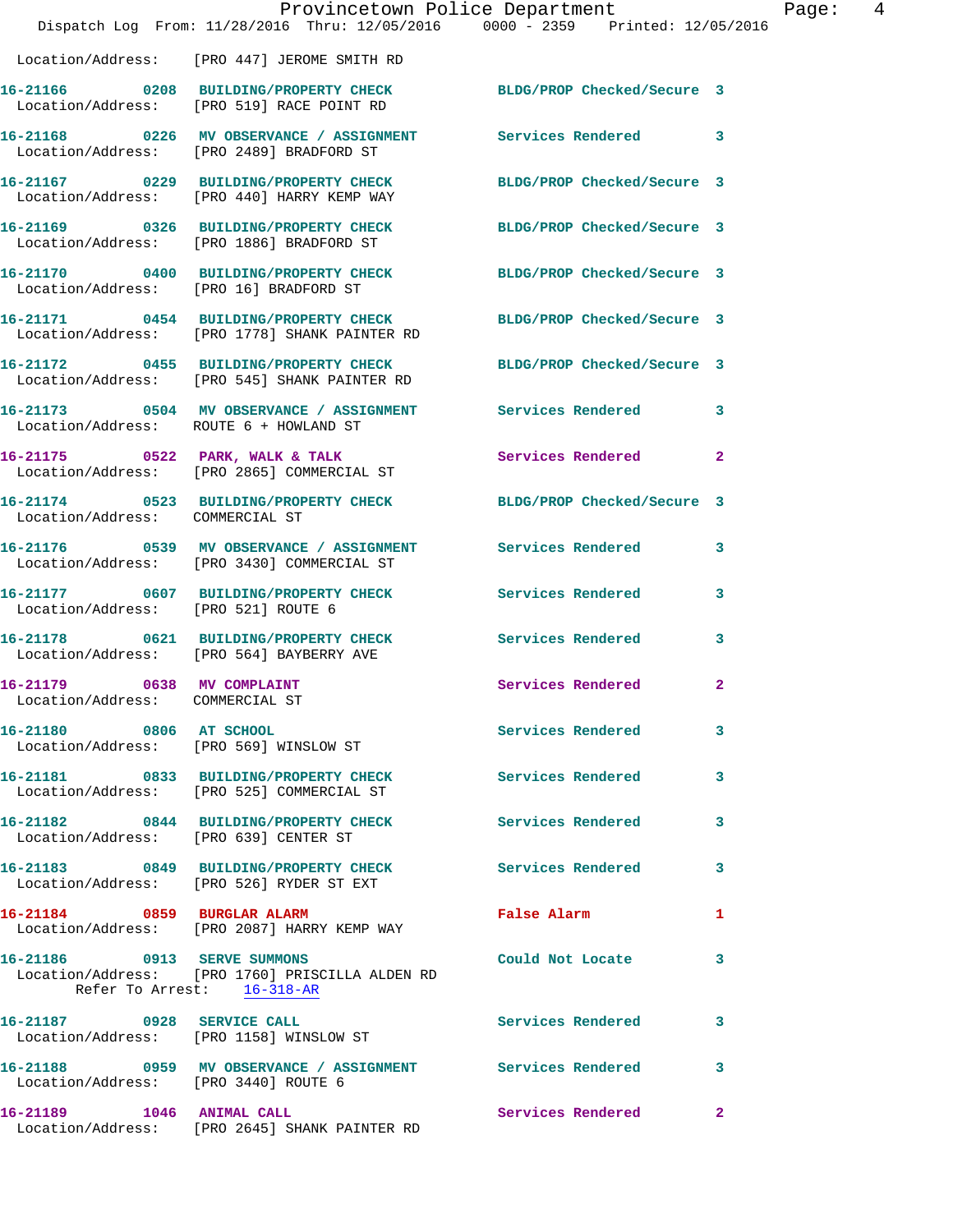|                                                                    | 16-21191 1059 BUILDING/PROPERTY CHECK BLDG/PROP Checked/Secure 3<br>Location/Address: [PRO 3296] SHANK PAINTER RD |                            |                |    |
|--------------------------------------------------------------------|-------------------------------------------------------------------------------------------------------------------|----------------------------|----------------|----|
|                                                                    | 16-21192 1100 BUILDING/PROPERTY CHECK Services Rendered<br>Location/Address: [PRO 3296] SHANK PAINTER RD          |                            | 3              |    |
|                                                                    | 16-21193 1112 BUILDING/PROPERTY CHECK<br>Location/Address: [PRO 2977] COMMERCIAL ST                               | Services Rendered          | 3              |    |
| Location/Address: [PRO 2521] ROUTE 6                               | 16-21194 1143 MV OBSERVANCE / ASSIGNMENT Services Rendered                                                        |                            | 3              |    |
| 16-21195 1207 VERBAL SPEED<br>Location/Address: [PRO 2513] ROUTE 6 |                                                                                                                   | <b>VERBAL WARNING</b>      | 3              |    |
| 16-21196 1214 911 CALL                                             | Location/Address: [PRO 1156] WINSLOW ST                                                                           | Unfounded                  | 1              |    |
| 16-21198 1227 FOLLOW UP                                            | Location/Address: [PRO 569] WINSLOW ST                                                                            | Services Rendered          | $\overline{a}$ |    |
|                                                                    | 16-21201 1425 BUILDING/PROPERTY CHECK<br>Location/Address: [PRO 2898] JEROME SMITH RD                             | Services Rendered          | 3              |    |
| 16-21202 1450 SCHOOL                                               | Location/Address: [PRO 569] WINSLOW ST                                                                            | Services Rendered          | 3              |    |
|                                                                    | 16-21203 1541 BUILDING/PROPERTY CHECK Services Rendered<br>Location/Address: [PRO 2977] COMMERCIAL ST             |                            | 3              |    |
| 16-21204 1615 FOLLOW UP                                            | Location/Address: [PRO 1220] HARRY KEMP WAY                                                                       | Services Rendered          | $\mathbf{2}$   |    |
|                                                                    | 16-21205 1656 ASSIST CITIZEN<br>Location/Address: [PRO 395] COMMERCIAL ST                                         | Services Rendered          | 3              |    |
|                                                                    | 16-21206 1715 BUILDING/PROPERTY CHECK Services Rendered<br>Location/Address: [PRO 564] BAYBERRY AVE               |                            | 3              |    |
| 16-21207 1752 CO ALARM<br>Location/Address: [PRO N] HARBOUR DR     |                                                                                                                   | No Action Required         | 1              |    |
|                                                                    | 16-21208 1940 BUILDING/PROPERTY CHECK<br>Location/Address: [PRO 2483] COMMERCIAL ST                               | Services Rendered          | 3              |    |
| 16-21209 1957 RACCOON                                              | Location/Address: [PRO 338] SHANK PAINTER RD                                                                      | Services Rendered          | $\mathbf{2}$   |    |
|                                                                    | 16-21210 2116 BUILDING/PROPERTY CHECK<br>Location/Address: [PRO 1778] SHANK PAINTER RD                            | BLDG/PROP Checked/Secure 3 |                |    |
| 16-21211 2246 LOBBY TRAFFIC                                        | Location/Address: [PRO 542] SHANK PAINTER RD                                                                      | Services Rendered          | 3              | 14 |
| 16-21212 2309 MEDICAL EMERGENCY                                    | Location/Address: [PRO 1696] BAYBERRY AVE                                                                         | Transported to Hospital    | 1              |    |
|                                                                    | 16-21213 2329 BUILDING/PROPERTY CHECK<br>Location/Address: [PRO 2490] PROVINCELANDS RD                            | <b>Services Rendered</b>   | 3              |    |
|                                                                    | 16-21215 2335 MV OBSERVANCE / ASSIGNMENT Services Rendered<br>Location/Address: [PRO 2489] BRADFORD ST            |                            | 3              |    |
| Location/Address: [PRO 58] BRADFORD ST                             | 16-21216 2351 MV OBSERVANCE / ASSIGNMENT Services Rendered                                                        |                            | 3              |    |
| For Date: $11/30/2016$ - Wednesday                                 |                                                                                                                   |                            |                |    |

**16-21217 0045 BUILDING/PROPERTY CHECK Services Rendered 3**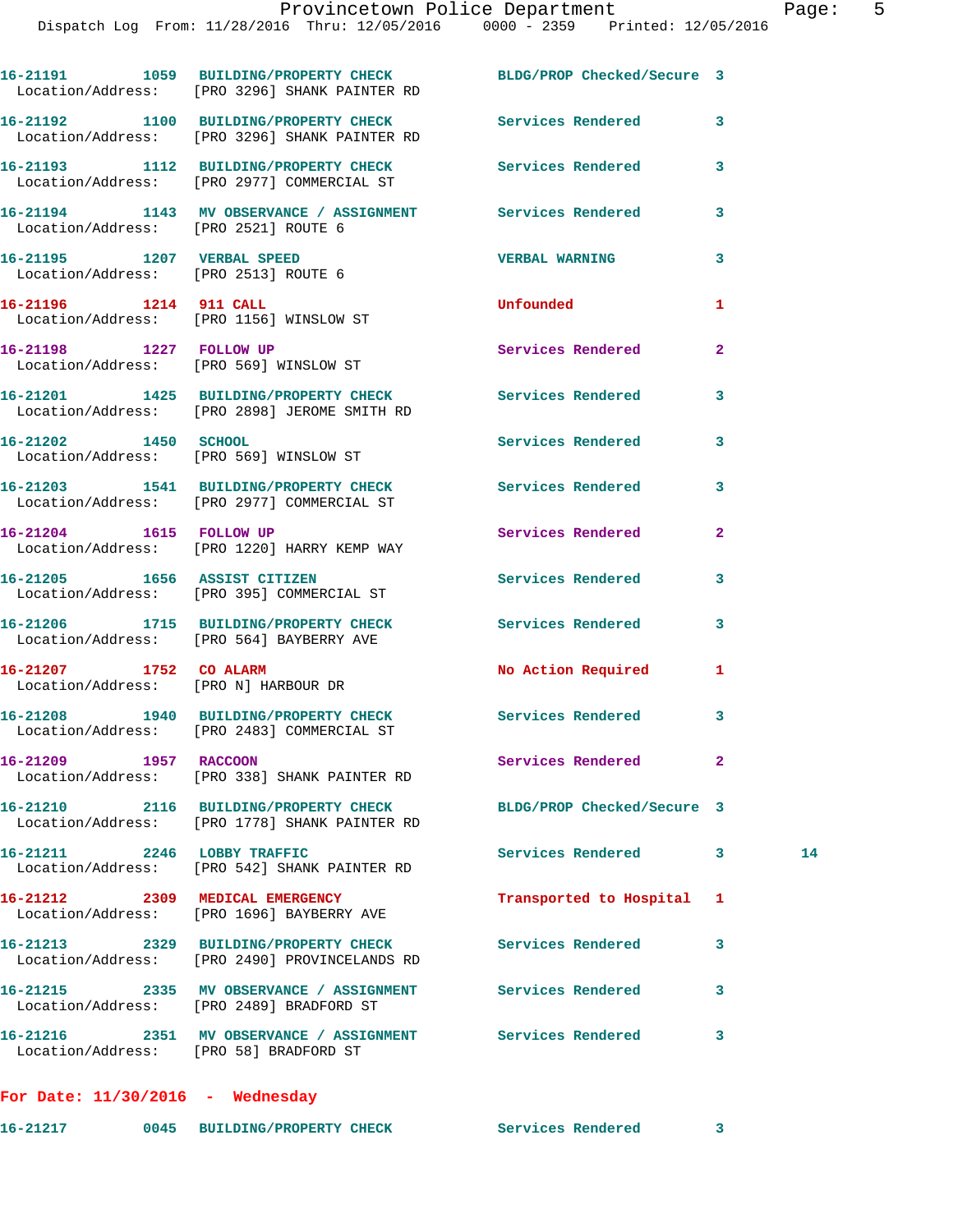|                                                                    |                                                                                                              | Provincetown Police Department           | 6<br>Page: |
|--------------------------------------------------------------------|--------------------------------------------------------------------------------------------------------------|------------------------------------------|------------|
|                                                                    | Dispatch Log From: 11/28/2016 Thru: 12/05/2016 0000 - 2359 Printed: 12/05/2016                               |                                          |            |
|                                                                    | Location/Address: [PRO 3259] MACMILLAN WHARF                                                                 |                                          |            |
| Location/Address: CONWELL ST + ROUTE 6                             | 16-21219 0120 MV OBSERVANCE / ASSIGNMENT Services Rendered 3                                                 |                                          |            |
| Location/Address: [PRO 639] CENTER ST                              | 16-21220 0154 BUILDING/PROPERTY CHECK BLDG/PROP Checked/Secure 3                                             |                                          |            |
| Location/Address: [PRO 1859] ROUTE 6                               | 16-21221 0425 BUILDING/PROPERTY CHECK BLDG/PROP Checked/Secure 3                                             |                                          |            |
| Location/Address: [PRO 3440] ROUTE 6                               | 16-21222 0740 MV OBSERVANCE / ASSIGNMENT Services Rendered 3                                                 |                                          |            |
| Location/Address: [PRO 2754] ROUTE 6                               | 16-21223 0758 911 CALL TRANSFER                                                                              | Taken/Referred to Other 1                |            |
| 16-21224 0800 VERBAL SPEED<br>Location/Address: [PRO 2513] ROUTE 6 |                                                                                                              | <b>VERBAL WARNING</b><br>3               |            |
| 16-21225 0809 AT SCHOOL                                            | Location/Address: [PRO 569] WINSLOW ST                                                                       | Services Rendered<br>3                   |            |
|                                                                    | 16-21227 0838 MV ACCIDENT<br>Location/Address: [PRO 488] MAYFLOWER ST                                        | Services Rendered 1                      |            |
|                                                                    | 16-21228 0848 LIFELINE/LIFT ASSIST<br>Location/Address: [PRO 395] COMMERCIAL ST                              | <b>Services Rendered</b><br>$\mathbf{1}$ |            |
|                                                                    | 16-21229 0935 BUILDING/PROPERTY CHECK BLDG/PROP Checked/Secure 3<br>Location/Address: [PRO 3317] CEMETERY RD |                                          | 1          |
|                                                                    | 16-21230 0956 PET PANTRY<br>Location/Address: [PRO 3296] SHANK PAINTER RD                                    | Services Rendered 3                      |            |
|                                                                    | 16-21231 0958 BUILDING/PROPERTY CHECK Services Rendered 3<br>Location/Address: [PRO 1989] COMMERCIAL ST      |                                          |            |
| Location/Address: [PRO 639] CENTER ST                              | 16-21232 1008 BUILDING/PROPERTY CHECK Services Rendered                                                      | 3                                        |            |
|                                                                    | 16-21233 1012 BUILDING/PROPERTY CHECK Services Rendered 3<br>Location/Address: [PRO 526] RYDER ST EXT        |                                          |            |
| Location/Address: [PRO 3440] ROUTE 6                               | 16-21234 1044 MV OBSERVANCE / ASSIGNMENT Services Rendered                                                   | 3                                        |            |
| 16-21235    1050    VERBAL SPEED                                   | Location/Address: [PRO 2513] ROUTE 6                                                                         | <b>VERBAL WARNING</b><br>3               |            |
|                                                                    | 16-21236 1102 PARK, WALK & TALK<br>Location/Address: [PRO 285] COMMERCIAL ST                                 | Services Rendered<br>$\mathbf{2}$        |            |
|                                                                    | 16-21237 1112 PARK, WALK & TALK<br>Location/Address: [PRO 105] COMMERCIAL ST                                 | Services Rendered<br>2                   |            |
|                                                                    | 16-21238 1126 FOLLOW UP<br>Location/Address: [PRO 2645] SHANK PAINTER RD                                     | Services Rendered<br>$\mathbf{2}$        |            |
| 16-21239 1133 DOG COMPLAINT                                        | Location/Address: [PRO 3670] SHANK PAINTER RD                                                                | <b>Services Rendered</b><br>$\mathbf{2}$ |            |
| Location/Address: [PRO 2518] ROUTE 6                               | 16-21242 1332 MV OBSERVANCE / ASSIGNMENT Services Rendered                                                   | 3                                        |            |
| Location/Address: [PRO 521] ROUTE 6                                | 16-21243 1341 WRITTEN WARNING SPEED Citation/Warning Issued 3                                                |                                          |            |
|                                                                    | 16-21244 1444 D.O.T.<br>Location/Address: [PRO 440] HARRY KEMP WAY                                           | Transported to Hospital 1                |            |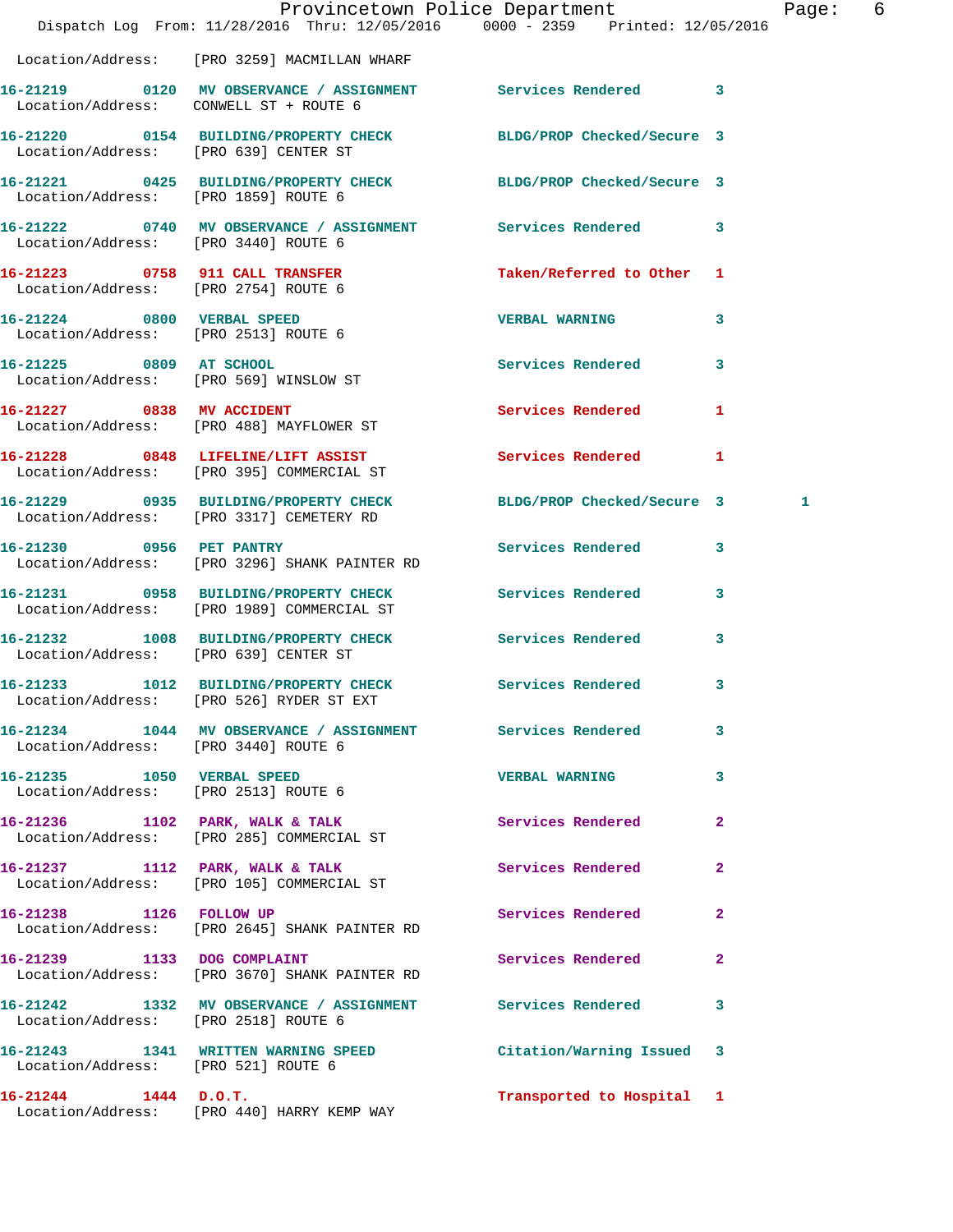|                                      | Provincetown Police Department<br>Dispatch Log From: 11/28/2016 Thru: 12/05/2016 0000 - 2359 Printed: 12/05/2016   |                            |                | Page: | -7 |
|--------------------------------------|--------------------------------------------------------------------------------------------------------------------|----------------------------|----------------|-------|----|
|                                      | 16-21246 1510 RENTAL SCAM<br>Location/Address: [PRO 917] FORTUNA RD                                                | Services Rendered          | $\overline{2}$ |       |    |
|                                      | 16-21247 1527 BUILDING/PROPERTY CHECK BY LAW VIOLATION<br>Location/Address: [PRO 2483] COMMERCIAL ST               |                            | 3              |       |    |
|                                      | 16-21248 1605 LOST GOLD RING<br>Location/Address: [PRO 542] SHANK PAINTER RD                                       | Services Rendered 3        |                |       |    |
|                                      | 16-21250 1631 MV OBSERVANCE / ASSIGNMENT Services Rendered<br>Location/Address: [PRO 537] SHANK PAINTER RD         |                            | $\mathbf{3}$   |       |    |
| Location/Address: NELSON AVE         | 16-21251 1638 LOCK BOX REMOVAL Services Rendered                                                                   |                            | 3              |       |    |
|                                      | 16-21252 1700 PARK, WALK & TALK<br>Location/Address: [PRO 204] COMMERCIAL ST                                       | Services Rendered          | $\overline{a}$ |       |    |
|                                      | 16-21253 1838 MEDICAL EMERGENCY<br>Location/Address: [PRO 106] COMMERCIAL ST                                       | Transported to Hospital 1  |                |       |    |
|                                      | 16-21255 1912 BUILDING/PROPERTY CHECK BLDG/PROP Checked/Secure 3<br>Location/Address: [PRO 3287] ROUTE 6           |                            |                |       |    |
|                                      | 16-21256 1959 PARK, WALK & TALK 2 Services Rendered 2<br>Location/Address: [PRO 105] COMMERCIAL ST                 |                            |                |       |    |
|                                      | 16-21257 2100 BUILDING/PROPERTY CHECK BLDG/PROP Checked/Secure 3<br>Location/Address: [PRO 2206] COMMERCIAL ST     |                            |                |       |    |
|                                      | 16-21258 2249 LOBBY TRAFFIC<br>Location/Address: [PRO 542] SHANK PAINTER RD                                        | Services Rendered 3        |                | 18    |    |
| For Date: $12/01/2016$ - Thursday    |                                                                                                                    |                            |                |       |    |
|                                      | 16-21259 0013 BUILDING/PROPERTY CHECK Services Rendered 3<br>Location/Address: [PRO 2483] COMMERCIAL ST            |                            |                |       |    |
|                                      | 16-21261 0021 BUILDING/PROPERTY CHECK Services Rendered 3<br>Location/Address: [PRO 2490] PROVINCELANDS RD         |                            |                |       |    |
|                                      | 16-21260 0025 BUILDING/PROPERTY CHECK<br>Location/Address: [PRO 2898] JEROME SMITH RD                              | Services Rendered          | 3              |       |    |
|                                      | 16-21262 0025 MV OBSERVANCE / ASSIGNMENT Services Rendered<br>Location/Address: [PRO 2489] BRADFORD ST             |                            | 3              |       |    |
| 16-21263 0110 MV STOP                | Location/Address: STANDISH ST + COMMERCIAL ST                                                                      | <b>VERBAL WARNING</b>      | 3              |       |    |
|                                      | 16-21264 0126 BUILDING/PROPERTY CHECK<br>Location/Address: [PRO 3430] COMMERCIAL ST                                | <b>Services Rendered</b>   | 3              |       |    |
|                                      | 16-21265 0204 MV OBSERVANCE / ASSIGNMENT Services Rendered<br>Location/Address: JEROME SMITH RD + SHANK PAINTER RD |                            | 3              |       |    |
|                                      | 16-21267 0540 BUILDING/PROPERTY CHECK<br>Location/Address: [PRO 1778] SHANK PAINTER RD                             | BLDG/PROP Checked/Secure 3 |                |       |    |
| Location/Address: ROUTE 6 + SNAIL RD | 16-21268 0549 MV OBSERVANCE / ASSIGNMENT Services Rendered                                                         |                            | 3              |       |    |
|                                      | 16-21269 0554 BUILDING/PROPERTY CHECK Services Rendered<br>Location/Address: [PRO 3430] COMMERCIAL ST              |                            | 3              |       |    |
|                                      | 16-21266 0729 ASSIST AGENCY / MUTUAL AID Could Not Locate<br>Location/Address: [PRO 542] SHANK PAINTER RD          |                            | 3              |       |    |

**16-21270 0802 SERVICE CALL/SCHOOL Services Rendered 3**  Location/Address: [PRO 569] WINSLOW ST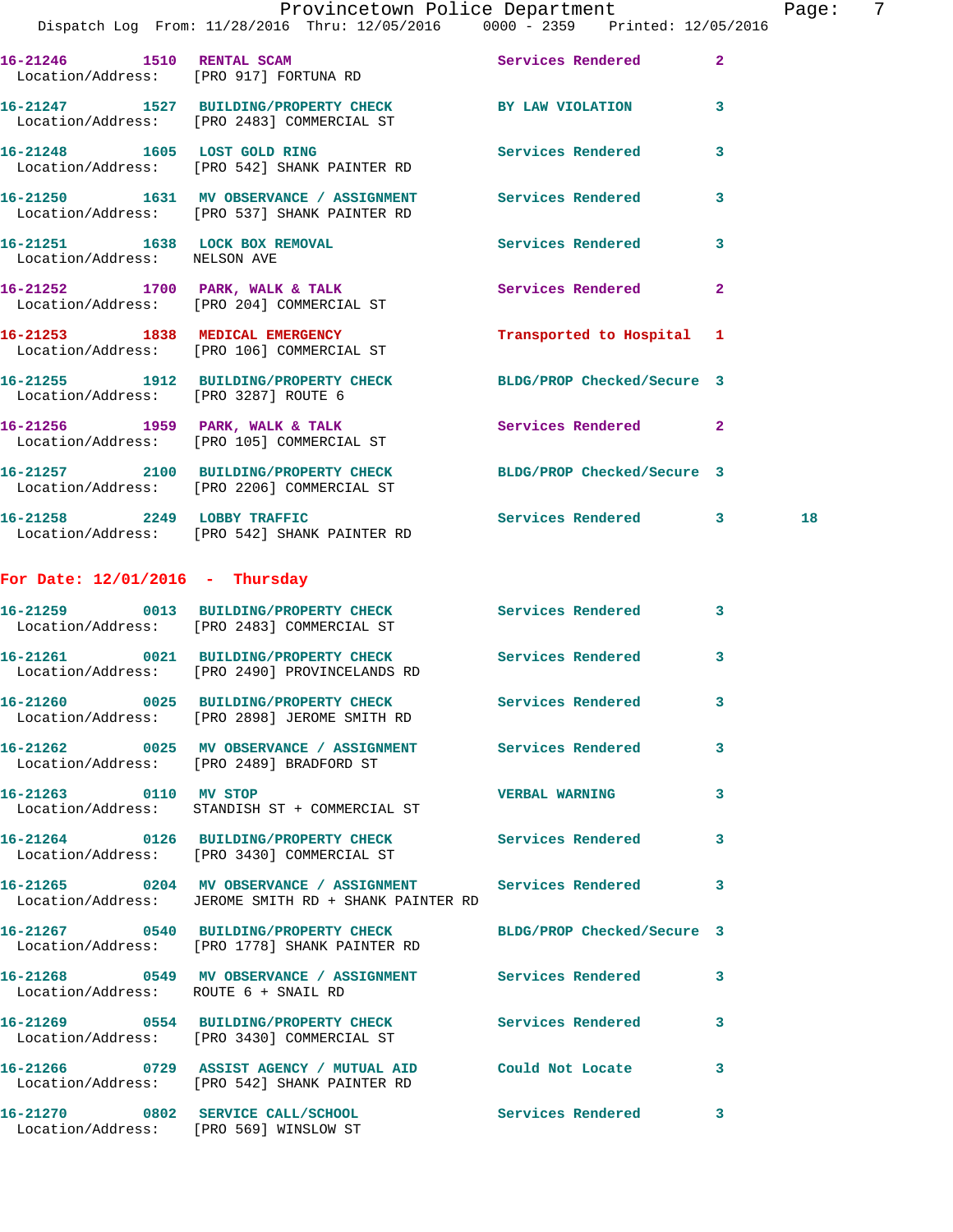|                                                                            | 16-21271 0813 SERVICE CALL/TOYS FOR TOTS Services Rendered 3<br>Location/Address: [PRO 542] SHANK PAINTER RD |                            |                |
|----------------------------------------------------------------------------|--------------------------------------------------------------------------------------------------------------|----------------------------|----------------|
| Location/Address: [PRO 3440] ROUTE 6                                       | 16-21272 0840 MV OBSERVANCE / ASSIGNMENT Services Rendered 3                                                 |                            |                |
| Location/Address: [PRO 3287] ROUTE 6                                       | 16-21273 0848 BUILDING/PROPERTY CHECK BLDG/PROP Checked/Secure 3                                             |                            |                |
|                                                                            | 16-21274 0911 BUILDING/PROPERTY CHECK<br>Location/Address: [PRO 2500] COMMERCIAL ST                          | BLDG/PROP Checked/Secure 3 |                |
| Location/Address: [PRO 569] WINSLOW ST                                     | 16-21275 0927 ASSIST AGENCY / MUTUAL AID Services Rendered 3                                                 |                            |                |
|                                                                            | 16-21276     0932   BUILDING/PROPERTY CHECK<br>  Location/Address:   [PRO 385] COMMERCIAL ST                 | Services Rendered 3        |                |
|                                                                            | 16-21277 0942 BUILDING/PROPERTY CHECK<br>Location/Address: [PRO 3317] CEMETERY RD                            | BLDG/PROP Checked/Secure 3 |                |
|                                                                            | 16-21278 0942 BUILDING/PROPERTY CHECK<br>Location/Address: [PRO 3318] CEMETERY RD                            | BLDG/PROP Checked/Secure 3 |                |
| 16-21279 0945 MV STOP<br>Location/Address: [PRO 521] ROUTE 6               |                                                                                                              | <b>VERBAL WARNING</b>      | 3              |
| 16-21280 0956 FOLLOW UP<br>Refer To Accident: 16-90-AC                     | Location/Address: [PRO 542] SHANK PAINTER RD                                                                 | SPOKEN TO                  | $\overline{2}$ |
| 16-21282 1001 ASSIST CITIZEN<br>Refer To Arrest: 16-107-AR                 | Location/Address: [PRO 542] SHANK PAINTER RD                                                                 | <b>Services Rendered</b> 3 |                |
|                                                                            | 16-21281 1005 BUILDING/PROPERTY CHECK<br>Location/Address: [PRO 3670] SHANK PAINTER RD                       | Services Rendered 3        |                |
| Location/Address: [PRO 571] ALDEN ST                                       | 16-21283 1015 BUILDING/PROPERTY CHECK BLDG/PROP Checked/Secure 3                                             |                            |                |
| 16-21284 1035 FOLLOW UP                                                    | Location/Address: [PRO 2647] SHANK PAINTER RD                                                                | Services Rendered 2        |                |
| 16-21285 1055 ANIMAL CALL/RACCOON<br>Location/Address: [PRO 2288] BERRY LN |                                                                                                              | SPOKEN TO                  | $\mathbf{2}$   |
| 16-21286 1055 MV STOP                                                      | Location/Address: [PRO 2033] JEROME SMITH RD                                                                 | <b>VERBAL WARNING</b>      | $\mathbf{3}$   |
| Location/Address: [PRO 94] BRADFORD ST                                     | 16-21287 1107 MV OBSERVANCE / ASSIGNMENT Services Rendered                                                   |                            | $\mathbf{3}$   |
|                                                                            | 16-21288 1124 MEDICAL EMERGENCY/D.O.T.<br>Location/Address: [PRO 440] HARRY KEMP WAY                         | Transported to Hospital 1  |                |
| 16-21289 1126 FOLLOW UP                                                    | Location/Address: [PRO 530] SHANK PAINTER RD                                                                 | SPOKEN TO                  | $\mathbf{2}$   |
| 16-21291 1140 PARK, WALK & TALK                                            | Location/Address: [PRO 204] COMMERCIAL ST                                                                    | SPOKEN TO                  | $\overline{2}$ |
|                                                                            | 16-21292 1159 HARASSMENT<br>Location/Address: [PRO 204] COMMERCIAL ST                                        | SPOKEN TO                  | $\mathbf{2}$   |
| 16-21293 1200 MV ACCIDENT<br>Refer To Accident: 16-91-AC                   | Location/Address: [PRO 4041] BRADFORD ST                                                                     | Vehicle Towed              | 1              |
| 16-21294 1209 ANIMAL CALL                                                  |                                                                                                              | Services Rendered 2        |                |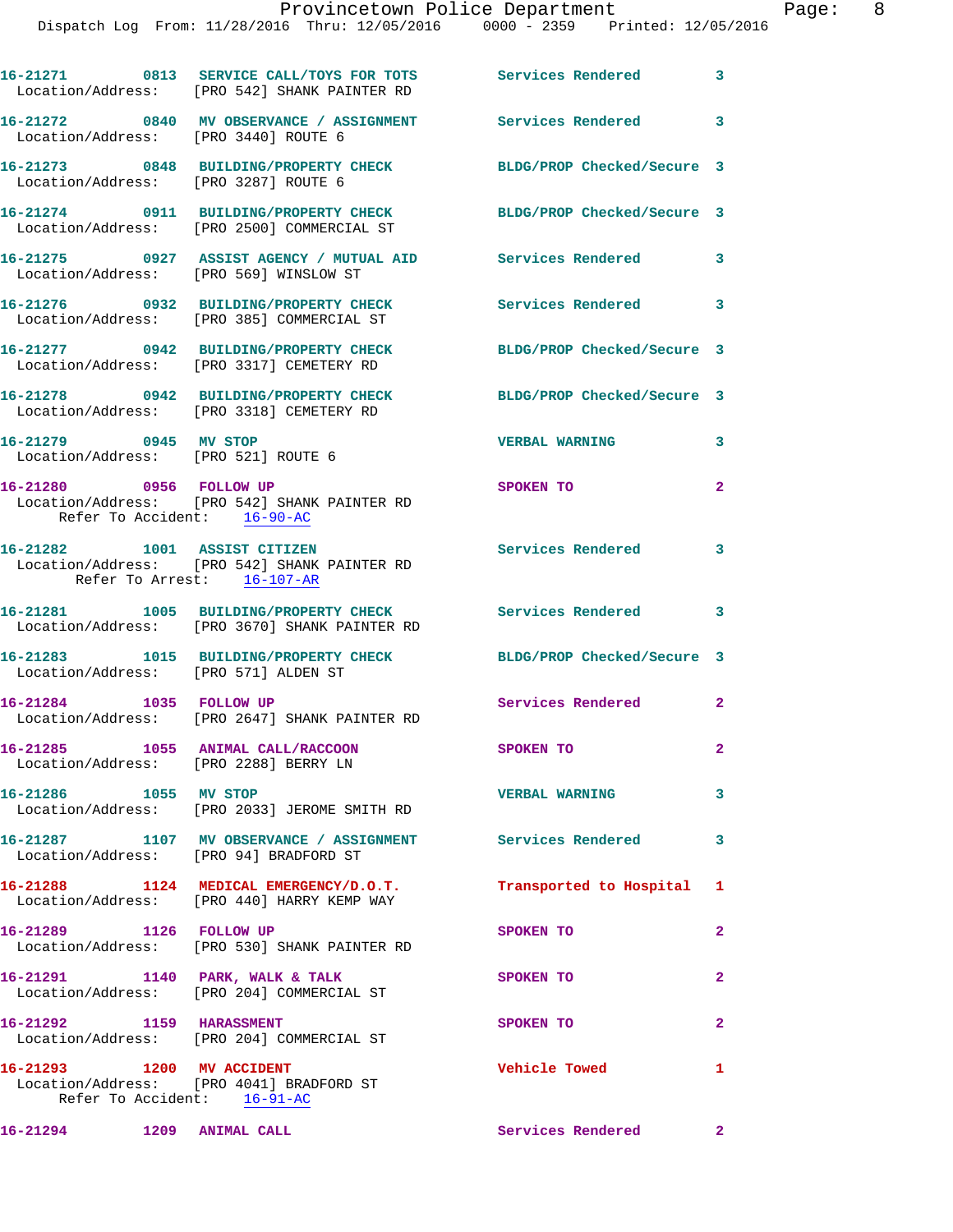|                                       | Dispatch Log From: 11/28/2016 Thru: 12/05/2016 0000 - 2359 Printed: 12/05/2016                                    | Provincetown Police Department        |              | 9<br>Page: |
|---------------------------------------|-------------------------------------------------------------------------------------------------------------------|---------------------------------------|--------------|------------|
|                                       | Location/Address: [PRO 3296] SHANK PAINTER RD                                                                     |                                       |              |            |
|                                       | 16-21295 1219 MEDICAL EMERGENCY/EVAL 20 PATIENT REFUSAL 1<br>Location/Address: [PRO 4041] BRADFORD ST             |                                       |              |            |
|                                       | 16-21296 1339 DISTURBANCE<br>Location/Address: [PRO 2492] WINSLOW ST                                              | Peace Restored and the Peace Restored | 1            |            |
|                                       | 16-21297 1434 LOST GLASSES<br>Location/Address: [PRO 542] SHANK PAINTER RD                                        | <b>Services Rendered</b>              | 3            |            |
|                                       | 16-21298 1500 PARK, WALK & TALK Services Rendered<br>Location/Address: [PRO 569] WINSLOW ST                       |                                       | $\mathbf{2}$ |            |
|                                       | 16-21300 1525 CONSTRUCTION COMPLAINT<br>Location/Address: [PRO 860] COMMERCIAL ST                                 | Taken/Referred to Other 3             |              |            |
|                                       | 16-21302 1619 BUILDING/PROPERTY CHECK<br>Location/Address: [PRO 1778] SHANK PAINTER RD                            | BLDG/PROP Checked/Secure 3            |              |            |
|                                       | 16-21303 1624 BUILDING/PROPERTY CHECK<br>Location/Address: COMMERCIAL ST + DYER ST                                | BLDG/PROP Checked/Secure 3            |              |            |
|                                       | 16-21304 1638 PARK, WALK & TALK<br>Location/Address: [PRO 204] COMMERCIAL ST                                      | Services Rendered                     | $\mathbf{2}$ |            |
| Location/Address: [PRO 3440] ROUTE 6  | 16-21305 1707 MV OBSERVANCE / ASSIGNMENT Services Rendered                                                        |                                       | 3            |            |
|                                       | 16-21306 1739 BUILDING/PROPERTY CHECK<br>Location/Address: [PRO 2483] COMMERCIAL ST                               | BLDG/PROP Checked/Secure 3            |              |            |
|                                       | 16-21307 1756 BUILDING/PROPERTY CHECK<br>Location/Address: COMMERCIAL ST + DYER ST                                | BLDG/PROP Checked/Secure 3            |              |            |
|                                       | 16-21308 1945 BUILDING/PROPERTY CHECK<br>Location/Address: [PRO 3259] MACMILLAN WHARF                             | BLDG/PROP Checked/Secure 3            |              |            |
|                                       | 16-21309 1956 BUILDING/PROPERTY CHECK BLDG/PROP Checked/Secure 3<br>Location/Address: [PRO 519] RACE POINT RD     |                                       |              |            |
|                                       | 16-21310 2157 BUILDING/PROPERTY CHECK BLDG/PROP Checked/Secure 3<br>Location/Address: [PRO 530] SHANK PAINTER RD  |                                       |              |            |
|                                       | 16-21311 2310 BUILDING/PROPERTY CHECK BLDG/PROP Checked/Secure 3<br>Location/Address: [PRO 3296] SHANK PAINTER RD |                                       |              |            |
|                                       | 16-21312 2316 BUILDING/PROPERTY CHECK<br>Location/Address: [PRO 545] SHANK PAINTER RD                             | BLDG/PROP Checked/Secure 3            |              |            |
|                                       | 16-21314 2331 BUILDING/PROPERTY CHECK Services Rendered<br>Location/Address: [PRO 75] CAPTAIN BERTIES WAY         |                                       | 3            |            |
| Location/Address: [PRO 512] PRINCE ST | 16-21315 2343 BUILDING/PROPERTY CHECK BLDG/PROP Checked/Secure 3                                                  |                                       |              |            |
|                                       | 16-21316 2344 BUILDING/PROPERTY CHECK BLDG/PROP Checked/Secure 3<br>Location/Address: [PRO 3430] COMMERCIAL ST    |                                       |              |            |
|                                       | 16-21317 2351 BUILDING/PROPERTY CHECK BLDG/PROP Checked/Secure 3<br>Location/Address: [PRO 444] HIGH POLE HILL    |                                       |              |            |
| For Date: $12/02/2016$ - Friday       |                                                                                                                   |                                       |              |            |
|                                       | 16-21318 0007 LOBBY TRAFFIC<br>Location/Address: [PRO 542] SHANK PAINTER RD                                       | Services Rendered 2                   |              | 16         |
|                                       | 16-21319 0014 BUILDING/PROPERTY CHECK BLDG/PROP Checked/Secure 3                                                  |                                       |              |            |

Location/Address: [PRO 525] COMMERCIAL ST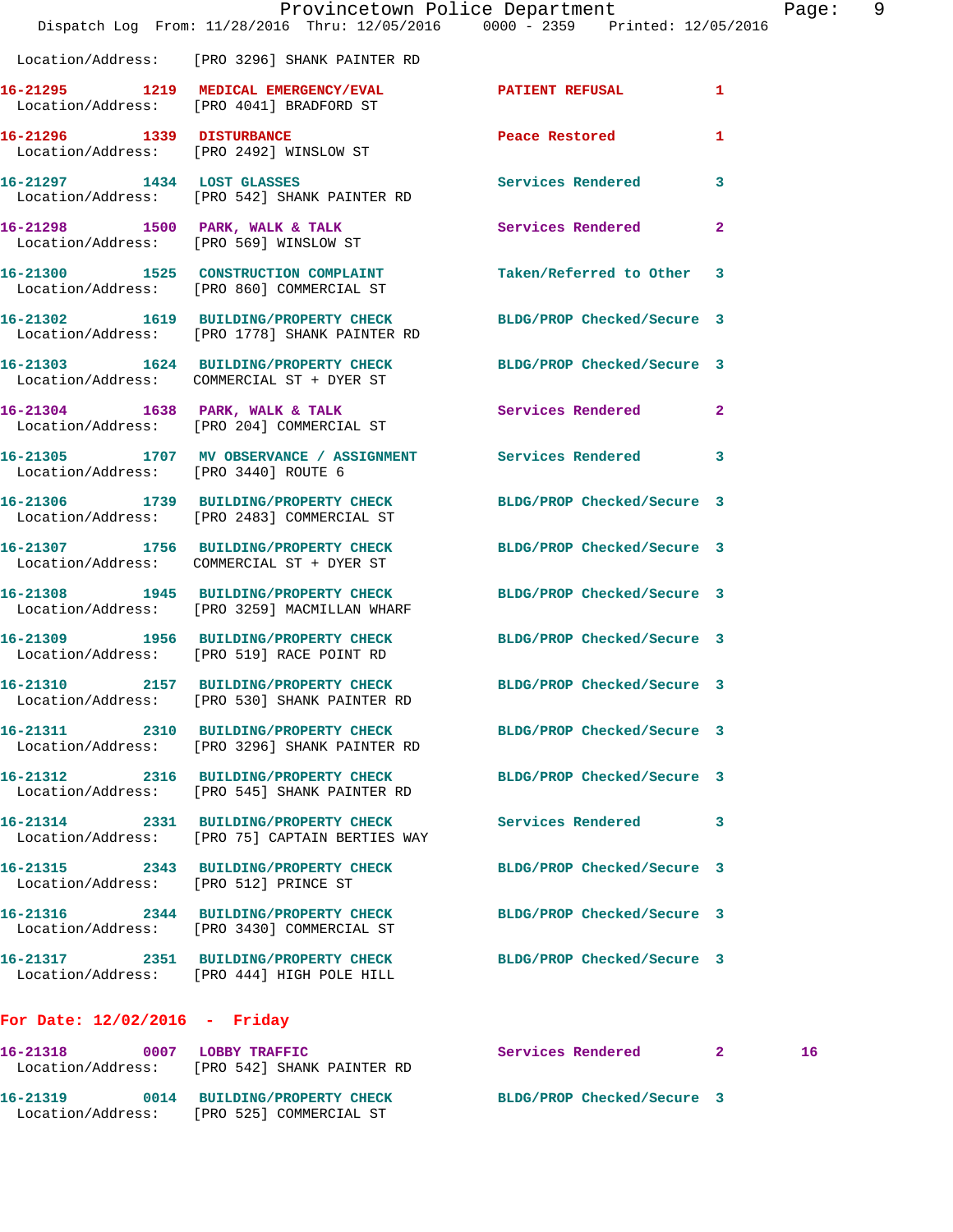|                                        | Dispatch Log From: 11/28/2016 Thru: 12/05/2016 0000 - 2359 Printed: 12/05/2016                                   | Provincetown Police Department |              | Page: 10 |  |
|----------------------------------------|------------------------------------------------------------------------------------------------------------------|--------------------------------|--------------|----------|--|
| Location/Address: [PRO 554] TREMONT ST | 16-21322 0041 BUILDING/PROPERTY CHECK BLDG/PROP Checked/Secure 3                                                 |                                |              |          |  |
|                                        | 16-21320 0042 BUILDING/PROPERTY CHECK BLDG/PROP Checked/Secure 3<br>Location/Address: [PRO 379] COMMERCIAL ST    |                                |              |          |  |
| Location/Address: [PRO 94] BRADFORD ST | 16-21321 0046 MV OBSERVANCE / ASSIGNMENT Services Rendered 3                                                     |                                |              |          |  |
|                                        | 16-21326 0130 BUILDING/PROPERTY CHECK BLDG/PROP Checked/Secure 3<br>Location/Address: [PRO 182] COMMERCIAL ST    |                                |              |          |  |
|                                        | 16-21324 0131 RESCUE CALL/EVALUATION Services Rendered 1<br>Location/Address: [PRO 2144] CONWELL ST              |                                |              |          |  |
|                                        | 16-21327 0132 BUILDING/PROPERTY CHECK BLDG/PROP Checked/Secure 3<br>Location/Address: [PRO 175] COMMERCIAL ST    |                                |              |          |  |
|                                        | 16-21328 0136 BUILDING/PROPERTY CHECK BLDG/PROP Checked/Secure 3<br>Location/Address: [PRO 2728] COMMERCIAL ST   |                                |              |          |  |
|                                        | 16-21325 0137 BUILDING/PROPERTY CHECK BLDG/PROP Checked/Secure 3<br>Location/Address: [PRO 526] RYDER ST EXT     |                                |              |          |  |
|                                        | 16-21329 0139 BUILDING/PROPERTY CHECK BLDG/PROP Checked/Secure 3<br>Location/Address: [PRO 3256] COMMERCIAL ST   |                                |              |          |  |
|                                        | 16-21330 0144 BUILDING/PROPERTY CHECK BLDG/PROP Checked/Secure 3<br>Location/Address: [PRO 1671] MASONIC PL      |                                |              |          |  |
|                                        | 16-21331 0148 BUILDING/PROPERTY CHECK BLDG/PROP Checked/Secure 3<br>Location/Address: [PRO 383] COMMERCIAL ST    |                                |              |          |  |
|                                        | 16-21332 0151 BUILDING/PROPERTY CHECK BLDG/PROP Checked/Secure 3<br>Location/Address: [PRO 186] COMMERCIAL ST    |                                |              |          |  |
|                                        | 16-21333 0155 BUILDING/PROPERTY CHECK BLDG/PROP Checked/Secure 3<br>Location/Address: [PRO 433] RYDER ST EXT     |                                |              |          |  |
|                                        | 16-21334 0201 BUILDING/PROPERTY CHECK BLDG/PROP Checked/Secure 3<br>Location/Address: [PRO 440] HARRY KEMP WAY   |                                |              |          |  |
| Location/Address: ROUTE 6 + SNAIL RD   | 16-21336 0448 MV OBSERVANCE / ASSIGNMENT                                                                         | Services Rendered              |              |          |  |
| 16-21337 0513 ANIMAL CALL              | Location/Address: [PRO 2227] BRADFORD ST                                                                         | Could Not Locate 2             |              |          |  |
|                                        | 16-21338 0523 BUILDING/PROPERTY CHECK Services Rendered 3<br>Location/Address: [PRO 357] COMMERCIAL ST           |                                |              |          |  |
|                                        | 16-21339 0527 BUILDING/PROPERTY CHECK Services Rendered 3<br>Location/Address: [PRO 2559] COMMERCIAL ST          |                                |              |          |  |
|                                        | 16-21340 0552 BUILDING/PROPERTY CHECK BLDG/PROP Checked/Secure 3<br>Location/Address: [PRO 3259] MACMILLAN WHARF |                                |              |          |  |
|                                        | 16-21341 0554 PARK, WALK & TALK<br>Location/Address: [PRO 539] SHANK PAINTER RD                                  | Services Rendered              | $\mathbf{2}$ |          |  |
|                                        | 16-21342 0813 SERVICE CALL/SCHOOL<br>Location/Address: [PRO 569] WINSLOW ST                                      | Services Rendered 3            |              |          |  |
| Location/Address: [PRO 2521] ROUTE 6   | 16-21343 0813 MV OBSERVANCE / ASSIGNMENT Services Rendered                                                       |                                | 3            |          |  |
|                                        | 16-21345 0844 ASSIST CITIZEN<br>Location/Address: [PRO 1009] NELSON AVE                                          | Services Rendered 3            |              |          |  |
|                                        |                                                                                                                  |                                |              |          |  |

**16-21346 0851 BUILDING/PROPERTY CHECK BLDG/PROP Checked/Secure 3** 

Location/Address: [PRO 3287] ROUTE 6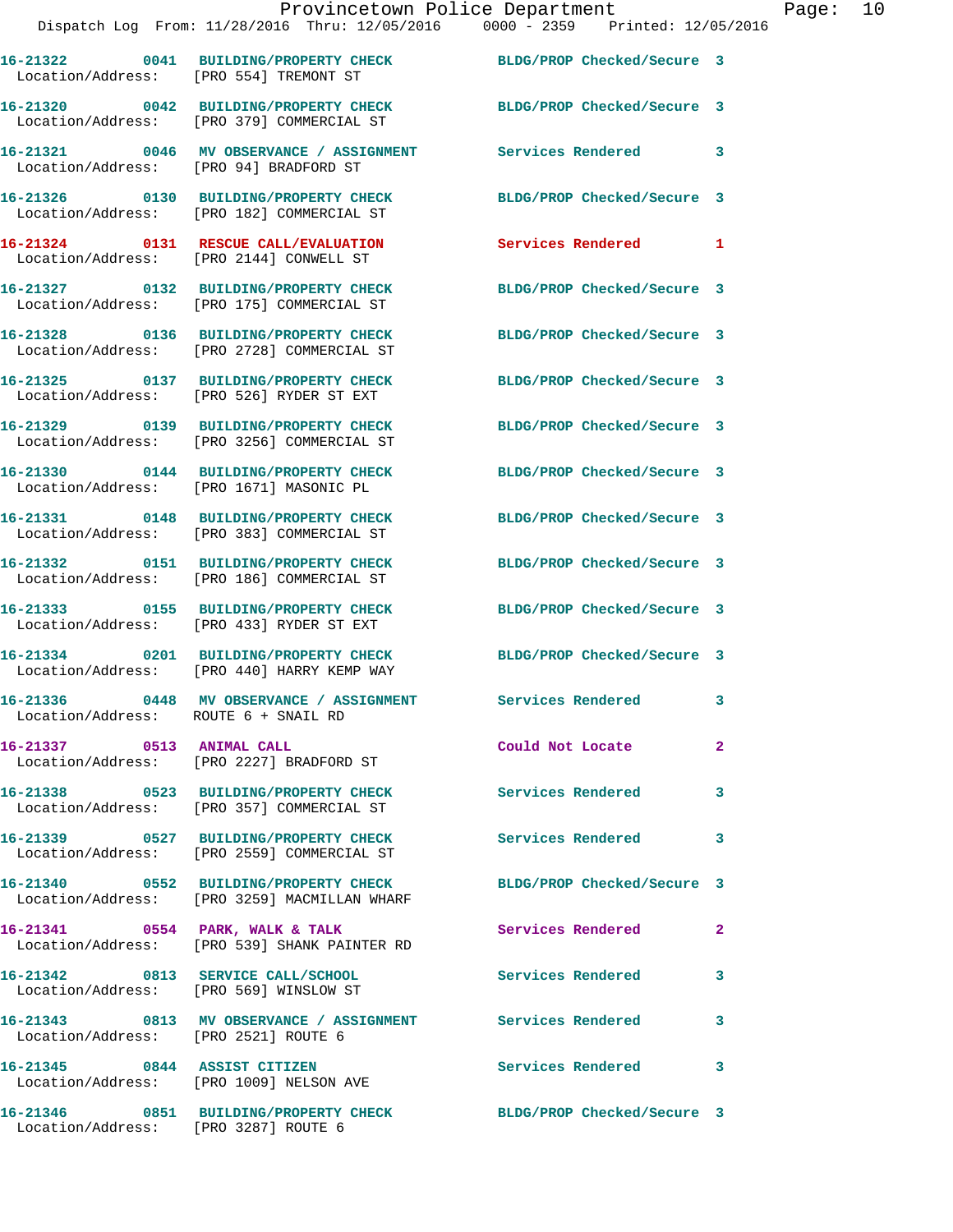|                                                               | 16-21347 0854 PARK, WALK & TALK<br>Location/Address: [PRO 2500] COMMERCIAL ST                           | Services Rendered                    | $\mathbf{2}$            |
|---------------------------------------------------------------|---------------------------------------------------------------------------------------------------------|--------------------------------------|-------------------------|
|                                                               | 16-21348 0855 BIKE GENERAL/REMOVAL<br>Location/Address: [PRO 2539] RYDER ST EXT                         | <b>Services Rendered</b>             | $\overline{2}$          |
|                                                               | 16-21349 0901 BUILDING/PROPERTY CHECK<br>Location/Address: [PRO 3259] MACMILLAN WHARF                   | Services Rendered                    | 3                       |
|                                                               | 16-21350 0903 ANIMAL CALL/FOX<br>Location/Address: [PRO 350] COMMERCIAL ST                              | <b>Services Rendered</b>             | $\mathbf{2}$            |
| 16-21351 0905 BIKE GENERAL                                    | Location/Address: [PRO 1561] CONANT ST                                                                  | <b>Services Rendered</b>             | $\mathbf{2}$            |
|                                                               | 16-21352 0908 ASSIST CITIZEN<br>Location/Address: [PRO 186] COMMERCIAL ST                               | <b>Services Rendered</b>             | 3                       |
|                                                               | 16-21353 0938 BUILDING/PROPERTY CHECK<br>Location/Address: [PRO 2490] PROVINCELANDS RD                  | <b>Services Rendered</b>             | 3                       |
| 16-21354 0952 ASSIST CITIZEN                                  | Location/Address: [PRO 1392] LOVETTS CT                                                                 | Services Rendered                    | 3                       |
|                                                               | 16-21355 1004 ALARM - GENERAL<br>Location/Address: [PRO 882] FRITZ'S WAY                                | Services Rendered                    | 1                       |
|                                                               | 16-21356 1032 BUILDING/PROPERTY CHECK<br>Location/Address: [PRO 385] COMMERCIAL ST                      | Services Rendered                    | $\overline{\mathbf{3}}$ |
| Location/Address: [PRO 3440] ROUTE 6                          | 16-21357 1044 MV OBSERVANCE / ASSIGNMENT Services Rendered                                              |                                      | 3                       |
|                                                               | 16-21358 1049 BUILDING/PROPERTY CHECK Services Rendered 3<br>Location/Address: [PRO 2483] COMMERCIAL ST |                                      |                         |
| 16-21359 1111 MV STOP<br>Location/Address: [PRO 2513] ROUTE 6 |                                                                                                         | <b>VERBAL WARNING</b>                | 3                       |
|                                                               | 16-21360 1113 ANIMAL CALL FOLLOW UP Services Rendered<br>Location/Address: [PRO 2645] SHANK PAINTER RD  |                                      | $\mathbf{2}$            |
| Location/Address: COMMERCIAL ST                               | 16-21361 1117 ANIMAL CALL/DEAD SEAGULL Services Rendered                                                |                                      | $\mathbf{2}$            |
| Location/Address: [PRO 94] BRADFORD ST                        | 16-21363 1147 MV OBSERVANCE / ASSIGNMENT Services Rendered                                              |                                      | 3                       |
|                                                               | 16-21365 1232 BUILDING/PROPERTY CHECK<br>Location/Address: [PRO 2898] JEROME SMITH RD                   | <b>Services Rendered</b>             | $\overline{\mathbf{3}}$ |
| 16-21366 1254 FOLLOW UP                                       | Location/Address: [PRO 425] COURT ST                                                                    | SPOKEN TO                            | $\mathbf{2}$            |
|                                                               | 16-21367 1306 MEDICAL EMERGENCY/EVAL Services Rendered<br>Location/Address: [PRO 1740] BRADFORD ST EXT  |                                      | 1                       |
| 16-21368 1314 SERVICE CALL                                    | Location/Address: [PRO 537] SHANK PAINTER RD                                                            | <b>Services Rendered</b><br>$\sim$ 3 |                         |
| 16-21369 1329 ANIMAL CALL                                     | Location/Address: [PRO 2620] NELSON AVE                                                                 | SPOKEN TO                            | $\overline{2}$          |
| Location/Address: [PRO 2521] ROUTE 6                          | 16-21370 1331 ASSIST AGENCY / MUTUAL AID Services Rendered 3                                            |                                      |                         |
|                                                               | 16-21371 1440 LOST MOTOROLA CELL PHON Services Rendered<br>Location/Address: [PRO 542] SHANK PAINTER RD |                                      | $\mathbf{3}$            |
|                                                               | 16-21372 1442 PARKING COMPLAINT / GENERAL Citation/Warning Issued 3                                     |                                      |                         |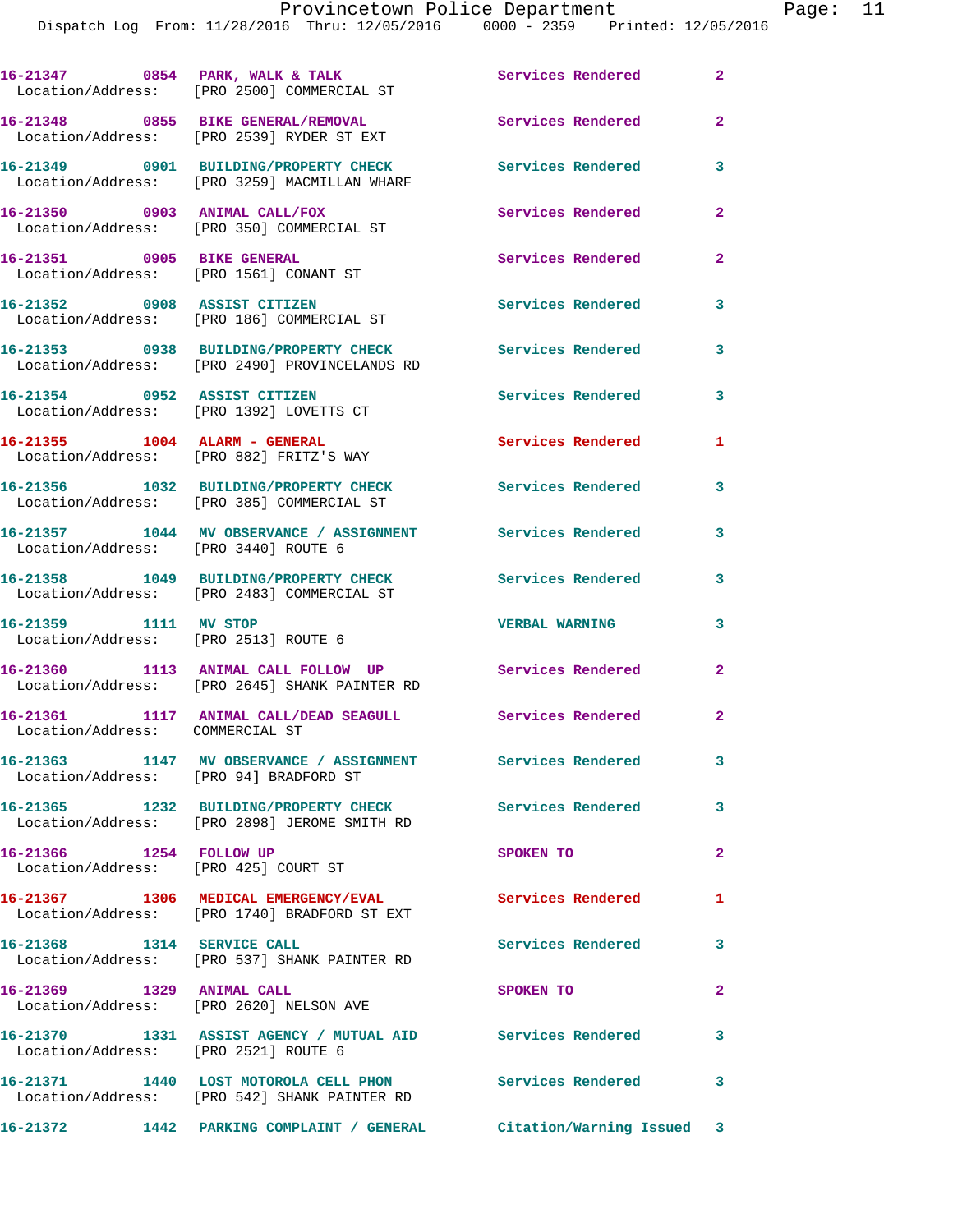|                                                        | Dispatch Log From: 11/28/2016 Thru: 12/05/2016 0000 - 2359 Printed: 12/05/2016                                    | Provincetown Police Department Page: 12 |                |                 |  |
|--------------------------------------------------------|-------------------------------------------------------------------------------------------------------------------|-----------------------------------------|----------------|-----------------|--|
|                                                        | Location/Address: [PRO 114] COMMERCIAL ST                                                                         |                                         |                |                 |  |
|                                                        | 16-21373 1520 ALARM - GENERAL<br>Location/Address: [PRO 1305] CARNES LN                                           | BLDG/PROP Checked/Secure 1              |                |                 |  |
|                                                        | 16-21374 1638 BUILDING/PROPERTY CHECK BLDG/PROP Checked/Secure 3<br>Location/Address: [PRO 1778] SHANK PAINTER RD |                                         |                |                 |  |
|                                                        | 16-21375 1652 PARK, WALK & TALK Services Rendered 2<br>Location/Address: [PRO 2865] COMMERCIAL ST                 |                                         |                |                 |  |
|                                                        | 16-21376 1713 ASSIST CITIZEN<br>Location/Address: [PRO 542] SHANK PAINTER RD                                      | Services Rendered                       | 3              |                 |  |
|                                                        | 16-21377 1808 LOST WALLET Services Rendered 3<br>Location/Address: [PRO 542] SHANK PAINTER RD                     |                                         |                |                 |  |
|                                                        | 16-21378 1820 BUILDING/PROPERTY CHECK<br>Location/Address: [PRO 444] HIGH POLE HILL                               | BLDG/PROP Checked/Secure 3              |                |                 |  |
|                                                        | 16-21379 1822 BUILDING/PROPERTY CHECK BLDG/PROP Checked/Secure 3<br>Location/Address: [PRO 2206] COMMERCIAL ST    |                                         |                |                 |  |
|                                                        | 16-21380 1846 SQUIRREL TRAPPED Services Rendered<br>Location/Address: [PRO 909] CREEK HILL RD                     |                                         | $\mathbf{2}$   |                 |  |
| 16-21381 1851 EVALUATION<br>Refer To $P/C$ : 16-333-AR | Location/Address: [PRO 542] SHANK PAINTER RD                                                                      | Services Rendered 1                     |                |                 |  |
|                                                        | 16-21382 1852 ILLEGALLY PARKED TRUCK Services Rendered<br>Location/Address: [PRO 2227] BRADFORD ST                |                                         | $\overline{2}$ |                 |  |
|                                                        | 16-21383 1858 MV DRIVE-OFF<br>Location/Address: [PRO 2265] COMMERCIAL ST                                          | <b>Services Rendered</b>                | $\mathbf{2}$   |                 |  |
|                                                        | 16-21384 1918 SEWER MALFUNCTION Taken/Referred to Other 3<br>Location/Address: [PRO 1992] COMMERCIAL ST           |                                         |                |                 |  |
| 16-21385 2056 BAR CHECK                                | Location/Address: [PRO 208] COMMERCIAL ST                                                                         | Services Rendered                       | $\mathbf{2}$   |                 |  |
|                                                        | 16-21386 2132 BUILDING/PROPERTY CHECK<br>Location/Address: [PRO 3430] COMMERCIAL ST                               | BLDG/PROP Checked/Secure 3              |                |                 |  |
|                                                        | 16-21387 2312 BUILDING/PROPERTY CHECK BLDG/PROP Checked/Secure 3<br>Location/Address: [PRO 530] SHANK PAINTER RD  |                                         |                |                 |  |
|                                                        | 16-21388 2318 MV OBSERVANCE / ASSIGNMENT Services Rendered<br>Location/Address: HIGH POLE HL + BRADFORD ST        |                                         | 3.             |                 |  |
|                                                        | 16-21389 2318 BUILDING/PROPERTY CHECK BLDG/PROP Checked/Secure 3<br>Location/Address: [PRO 3259] MACMILLAN WHARF  |                                         |                |                 |  |
| 16-21390 2356 BAR CHECK                                | Location/Address: [PRO 2737] COMMERCIAL ST                                                                        | <b>Services Rendered</b>                | 2              |                 |  |
| For Date: $12/03/2016$ - Saturday                      |                                                                                                                   |                                         |                |                 |  |
|                                                        | 16-21391 0000 LOBBY TRAFFIC<br>Location/Address: [PRO 542] SHANK PAINTER RD                                       | Services Rendered 2                     |                | 13 <sup>°</sup> |  |
|                                                        | 16-21393 0008 BUILDING/PROPERTY CHECK Services Rendered<br>Location/Address: [PRO 106] COMMERCIAL ST              |                                         | 3              |                 |  |
| Location/Address: [PRO 16] BRADFORD ST                 | 16-21392 0010 BUILDING/PROPERTY CHECK BLDG/PROP Checked/Secure 3                                                  |                                         |                |                 |  |
|                                                        | 16-21394 0025 MV OBSERVANCE / ASSIGNMENT Services Rendered<br>Location/Address: [PRO 94] BRADFORD ST              |                                         | 3              |                 |  |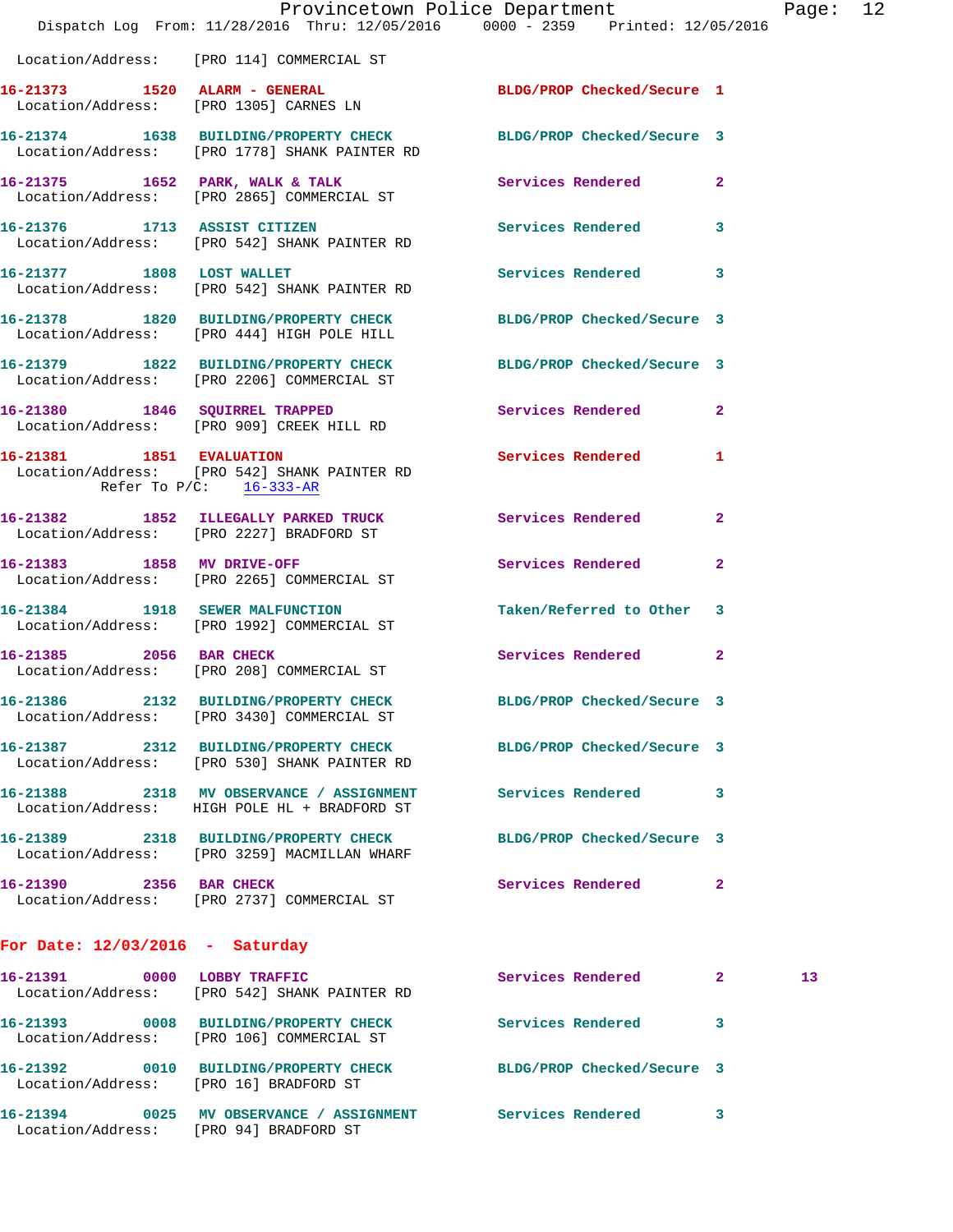| 16-21395 0033 VERBAL TAIL LIGHT<br>Location/Address: [PRO 413] CONWELL ST   |                                                                                                                | <b>VERBAL WARNING</b>      | $\overline{\mathbf{3}}$ |
|-----------------------------------------------------------------------------|----------------------------------------------------------------------------------------------------------------|----------------------------|-------------------------|
|                                                                             | Location/Address: [PRO 1780] JOHNSON ST                                                                        | BLDG/PROP Checked/Secure 3 |                         |
| Location/Address:                                                           | 16-21397 0125 BUILDING/PROPERTY CHECK<br>[PRO 545] SHANK PAINTER RD                                            | BLDG/PROP Checked/Secure 3 |                         |
|                                                                             | Location/Address: [PRO 1778] SHANK PAINTER RD                                                                  | BLDG/PROP Checked/Secure 3 |                         |
| Location/Address:                                                           | 16-21399 0201 BUILDING/PROPERTY CHECK<br>[PRO 3430] COMMERCIAL ST                                              | BLDG/PROP Checked/Secure 3 |                         |
|                                                                             | 16-21400 0221 SUSPICIOUS ACTIVITY<br>Location/Address: [PRO 136] COMMERCIAL ST                                 | BLDG/PROP Checked/Secure 2 |                         |
|                                                                             | 16-21401 0244 BUILDING/PROPERTY CHECK<br>Location/Address: [PRO 2483] COMMERCIAL ST                            | BLDG/PROP Checked/Secure 3 |                         |
| Location/Address: [PRO 554] TREMONT ST                                      | 16-21402 0246 BUILDING/PROPERTY CHECK                                                                          | BLDG/PROP Checked/Secure 3 |                         |
|                                                                             | 16-21403 0414 BUILDING/PROPERTY CHECK<br>Location/Address: [PRO 516] RACE POINT RD                             | BLDG/PROP Checked/Secure 3 |                         |
|                                                                             | 16-21404 0427 BUILDING/PROPERTY CHECK<br>Location/Address: [PRO 357] COMMERCIAL ST                             | Services Rendered          | 3                       |
|                                                                             | 16-21405 0431 BUILDING/PROPERTY CHECK<br>Location/Address: [PRO 2559] COMMERCIAL ST                            | Services Rendered          | 3                       |
| Location/Address:                                                           | 16-21406 0454 BUILDING/PROPERTY CHECK<br>[PRO 444] HIGH POLE HILL                                              | BLDG/PROP Checked/Secure 3 |                         |
| Location/Address:                                                           | 16-21407 0456 BUILDING/PROPERTY CHECK<br>[PRO 1886] BRADFORD ST                                                | BLDG/PROP Checked/Secure 3 |                         |
| Location/Address: [PRO 521] ROUTE 6                                         | 16-21408 0521 BUILDING/PROPERTY CHECK                                                                          | <b>Services Rendered</b>   | 3                       |
|                                                                             | 16-21409 0544 BUILDING/PROPERTY CHECK<br>Location/Address: [PRO 2977] COMMERCIAL ST                            | BLDG/PROP Checked/Secure 3 |                         |
|                                                                             | Location/Address: [PRO 564] BAYBERRY AVE                                                                       | <b>Services Rendered</b>   |                         |
|                                                                             | 16-21411 0818 BUILDING/PROPERTY CHECK BLDG/PROP Checked/Secure 3<br>Location/Address: [PRO 2500] COMMERCIAL ST |                            |                         |
| 16-21412 0945 ELDER ABUSE REPORT                                            | Location/Address: [PRO 542] SHANK PAINTER RD<br>Refer To $P/C$ : 16-333-AR                                     | Services Rendered 3        |                         |
| Location/Address: [PRO 2521] ROUTE 6                                        | 16-21414      0950   MV OBSERVANCE / ASSIGNMENT       Services Rendered                                        |                            | 3                       |
| 16-21413 0954 TOYS FOR TOTS                                                 | Location/Address: [PRO 285] COMMERCIAL ST                                                                      | Services Rendered          | 3                       |
| 16-21415    1002 SERVE SUMMONS                                              | Location/Address: [PRO 542] SHANK PAINTER RD                                                                   | Services Rendered          | 3                       |
| 16-21416    1010    TOYS FOR TOTS<br>Location/Address: [PRO 606] CONWELL ST |                                                                                                                | Services Rendered          | 3                       |
|                                                                             | 16-21417 1031 MV ACCIDENT/MINOR<br>Location/Address: CONWELL ST + RAILROAD AVE                                 | Services Rendered 1        |                         |

Refer To Accident: 16-92-AC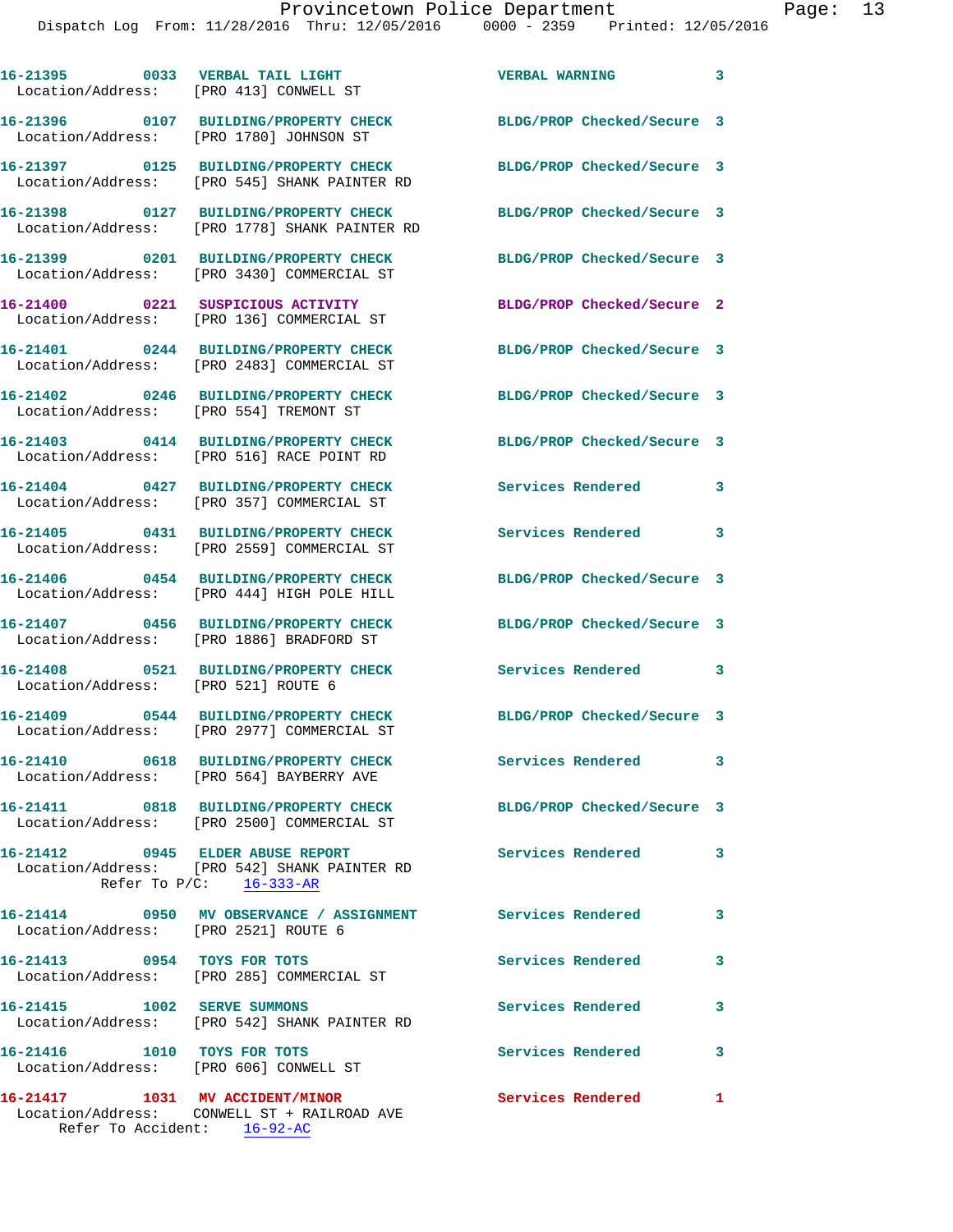Dispatch Log From: 11/28/2016 Thru: 12/05/2016 0000 - 2359 Printed: 12/05/2016

| 16-21418    1034    COMPLAINT        | Location/Address: [PRO 2179] WINSLOW ST                                                                      | Services Rendered 3        |                            |
|--------------------------------------|--------------------------------------------------------------------------------------------------------------|----------------------------|----------------------------|
|                                      | 16-21419 1108 PARKING COMPLAINT / GENERAL No Action Required 3<br>Location/Address: BANGS ST + COMMERCIAL ST |                            |                            |
|                                      | 16-21420 1153 ASSIST AGENCY/WATER DEPT<br>Location/Address: COMMERCIAL ST                                    | Taken/Referred to Other 3  |                            |
| 16-21421 1317 PARKING COMPLAINT      | Location/Address: [PRO 2542] COMMERCIAL ST                                                                   | Services Rendered          | $\overline{\phantom{a}}$ 3 |
| 16-21422 1430 LACERATION TO NOSE     | Location/Address: [PRO 3222] ALDEN ST                                                                        | Transported to Hospital 1  |                            |
|                                      | 16-21424 1528 FOLLOW UP<br>Location/Address: [PRO 2227] BRADFORD ST                                          | Services Rendered          | $\mathbf{2}$               |
|                                      | 16-21425 1538 PARKING COMPLAINT / GENERAL Services Rendered 3<br>Location/Address: BANGS ST + COMMERCIAL ST  |                            |                            |
|                                      | 16-21426 1606 PARK, WALK & TALK<br>Location/Address: [PRO 3908] COMMERCIAL ST                                | Services Rendered 2        |                            |
|                                      | 16-21427 1628 LOST GLASSES IN CASE<br>Location: [PRO 3431] LOPES SQUARE                                      | <b>Services Rendered</b> 3 |                            |
|                                      | 16-21428 1649 BUILDING/PROPERTY CHECK<br>Location/Address: [PRO 2543] MACMILLAN WHARF                        | BLDG/PROP Checked/Secure 3 |                            |
| Location/Address: [PRO 3440] ROUTE 6 | 16-21429 1659 BUILDING/PROPERTY CHECK                                                                        | Services Rendered 3        |                            |
|                                      | 16-21430 1733 LOST GLASSES<br>Location/Address: [PRO 542] SHANK PAINTER RD                                   | Services Rendered          | $\overline{\mathbf{3}}$    |
|                                      | 16-21431 1743 ASSIST AGENCY / MUTUAL AID<br>Location/Address: [PRO 542] SHANK PAINTER RD                     | Services Rendered          | 3                          |
| 16-21432 1812 MV STOP                | Location/Address: [PRO 542] SHANK PAINTER RD                                                                 | Services Rendered          | 3                          |
| 16-21433 1824 BAR CHECK              | Location/Address: [PRO 3702] COMMERCIAL ST                                                                   | LICENSING/NO ACTION 2      |                            |
|                                      | 16-21434 1842 BUILDING/PROPERTY CHECK<br>Location/Address: [PRO 530] SHANK PAINTER RD                        | BLDG/PROP Checked/Secure 3 |                            |
|                                      | 16-21436 1937 PARK, WALK & TALK<br>Location/Address: [PRO 105] COMMERCIAL ST                                 | Services Rendered          | $\mathbf{2}$               |
| 16-21437 1944 BAR CHECK              | Location/Address: [PRO 221] COMMERCIAL ST                                                                    | LICENSING/NO ACTION        | $\mathbf{2}$               |
|                                      | 16-21439 2027 MEDICAL EMERGENCY<br>Location/Address: [PRO 395] COMMERCIAL ST                                 | Services Rendered          | 1.                         |
|                                      | 16-21440 2041 PARK, WALK & TALK<br>Location/Address: [PRO 105] COMMERCIAL ST                                 | Services Rendered          | $\mathbf{2}$               |
|                                      | 16-21441 2050 MEDICAL EMERGENCY<br>Location/Address: [PRO 319] COMMERCIAL ST                                 | PATIENT REFUSAL            | $\mathbf{1}$               |
| 16-21442 2113 BAR CHECK              | Location/Address: [PRO 3432] COMMERCIAL ST                                                                   | LICENSING/NO ACTION 2      |                            |
|                                      | 16-21443 2115 BUILDING/PROPERTY CHECK<br>Location/Address: [PRO 519] RACE POINT RD                           | BLDG/PROP Checked/Secure 3 |                            |
| 16-21444 2132 MEDICAL EMERGENCY      |                                                                                                              | Transported to Hospital 1  |                            |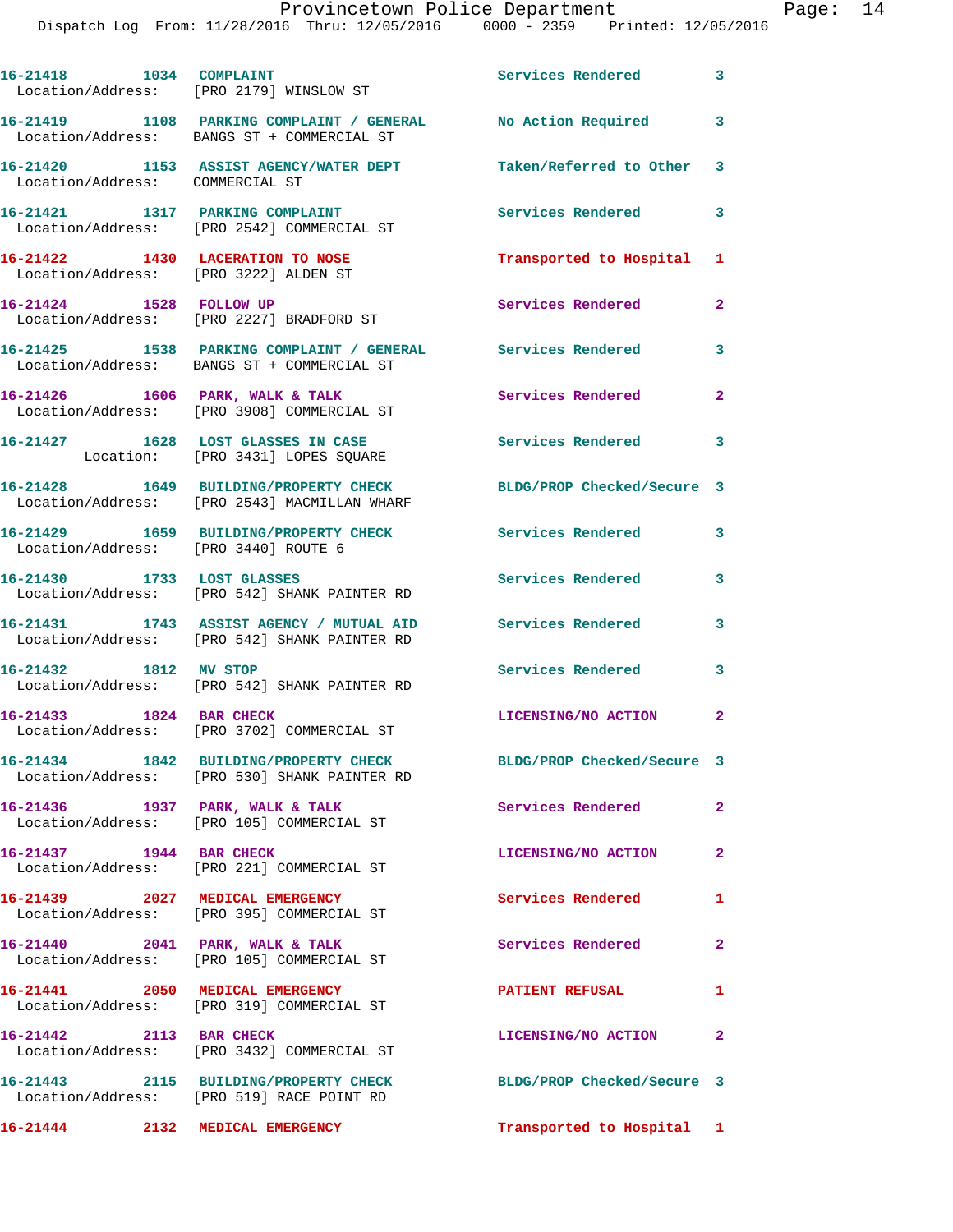|                                      | Dispatch Log From: 11/28/2016 Thru: 12/05/2016 0000 - 2359 Printed: 12/05/2016                                  | Provincetown Police Department |                         | Page: 15 |  |
|--------------------------------------|-----------------------------------------------------------------------------------------------------------------|--------------------------------|-------------------------|----------|--|
|                                      | Location/Address: [PRO 3335] COMMERCIAL ST                                                                      |                                |                         |          |  |
|                                      | 16-21447 2242 MEDICAL EMERGENCY<br>Location/Address: [PRO 542] SHANK PAINTER RD                                 | Services Rendered 1            |                         |          |  |
|                                      | 16-21448 2313 TAXI CALLS/COMPLAINTS<br>Location/Address: [PRO 542] SHANK PAINTER RD                             | Services Rendered 2            |                         |          |  |
|                                      | 16-21449 2340 BUILDING/PROPERTY CHECK BLDG/PROP Checked/Secure 3<br>Location/Address: [PRO 379] COMMERCIAL ST   |                                |                         |          |  |
|                                      | 16-21450 2341 MV OBSERVANCE / ASSIGNMENT Services Rendered 3<br>Location/Address: [PRO 3430] COMMERCIAL ST      |                                |                         |          |  |
| For Date: $12/04/2016$ - Sunday      |                                                                                                                 |                                |                         |          |  |
|                                      | 16-21451 0010 BUILDING/PROPERTY CHECK BLDG/PROP Checked/Secure 3<br>Location/Address: [PRO 525] COMMERCIAL ST   |                                |                         |          |  |
|                                      | 16-21452 0016 BUILDING/PROPERTY CHECK BLDG/PROP Checked/Secure 3<br>Location/Address: [PRO 1780] JOHNSON ST     |                                |                         |          |  |
|                                      | 16-21453 0023 BUILDING/PROPERTY CHECK BLDG/PROP Checked/Secure 3<br>Location/Address: [PRO 99] COMMERCIAL ST    |                                |                         |          |  |
| 16-21454 0035 DISORDERLY             | Location/Address: PEARL ST + COMMERCIAL ST                                                                      | Services Rendered 2            |                         |          |  |
|                                      | 16-21456 0120 BUILDING/PROPERTY CHECK BLDG/PROP Checked/Secure 3<br>Location/Address: [PRO 2539] RYDER ST EXT   |                                |                         |          |  |
|                                      | 16-21457 0123 BUILDING/PROPERTY CHECK<br>Location/Address: [PRO 1638] COMMERCIAL ST                             | BLDG/PROP Checked/Secure 3     |                         |          |  |
|                                      | 16-21458 0155 BUILDING/PROPERTY CHECK Services Rendered 3<br>Location/Address: [PRO 433] RYDER ST EXT           |                                |                         |          |  |
|                                      | 16-21459 0200 BUILDING/PROPERTY CHECK Services Rendered<br>Location/Address: [PRO 3259] MACMILLAN WHARF         |                                | $\overline{\mathbf{3}}$ |          |  |
| Location/Address: [PRO 571] ALDEN ST | 16-21460 0244 BUILDING/PROPERTY CHECK Services Rendered 3                                                       |                                |                         |          |  |
|                                      | 16-21461 0250 BUILDING/PROPERTY CHECK Services Rendered 3<br>Location/Address: [PRO 3317] CEMETERY RD           |                                |                         |          |  |
|                                      | 16-21462 0252 BUILDING/PROPERTY CHECK Services Rendered 3<br>Location/Address: [PRO 3318] CEMETERY RD           |                                |                         |          |  |
|                                      | 16-21463 0402 BUILDING/PROPERTY CHECK BLDG/PROP Checked/Secure 3<br>Location/Address: [PRO 516] RACE POINT RD   |                                |                         |          |  |
|                                      | 16-21464 0457 BUILDING/PROPERTY CHECK BLDG/PROP Checked/Secure 3<br>Location/Address: [PRO 447] JEROME SMITH RD |                                |                         |          |  |
|                                      | 16-21465 0505 PARK, WALK & TALK 3 Services Rendered 2<br>Location/Address: [PRO 539] SHANK PAINTER RD           |                                |                         |          |  |
|                                      | 16-21466 0543 BUILDING/PROPERTY CHECK BLDG/PROP Checked/Secure 3<br>Location/Address: [PRO 444] HIGH POLE HILL  |                                |                         |          |  |
|                                      | 16-21467 0548 MV OBSERVANCE / ASSIGNMENT Services Rendered 3<br>Location/Address: HIGH POLE HL + BRADFORD ST    |                                |                         |          |  |
|                                      | 16-21468 0612 LOBBY TRAFFIC<br>Location/Address: [PRO 542] SHANK PAINTER RD                                     | Services Rendered 3            |                         | 11       |  |
| Location/Address: [PRO 2521] ROUTE 6 | 16-21469 0908 MV OBSERVANCE / ASSIGNMENT Services Rendered 3                                                    |                                |                         |          |  |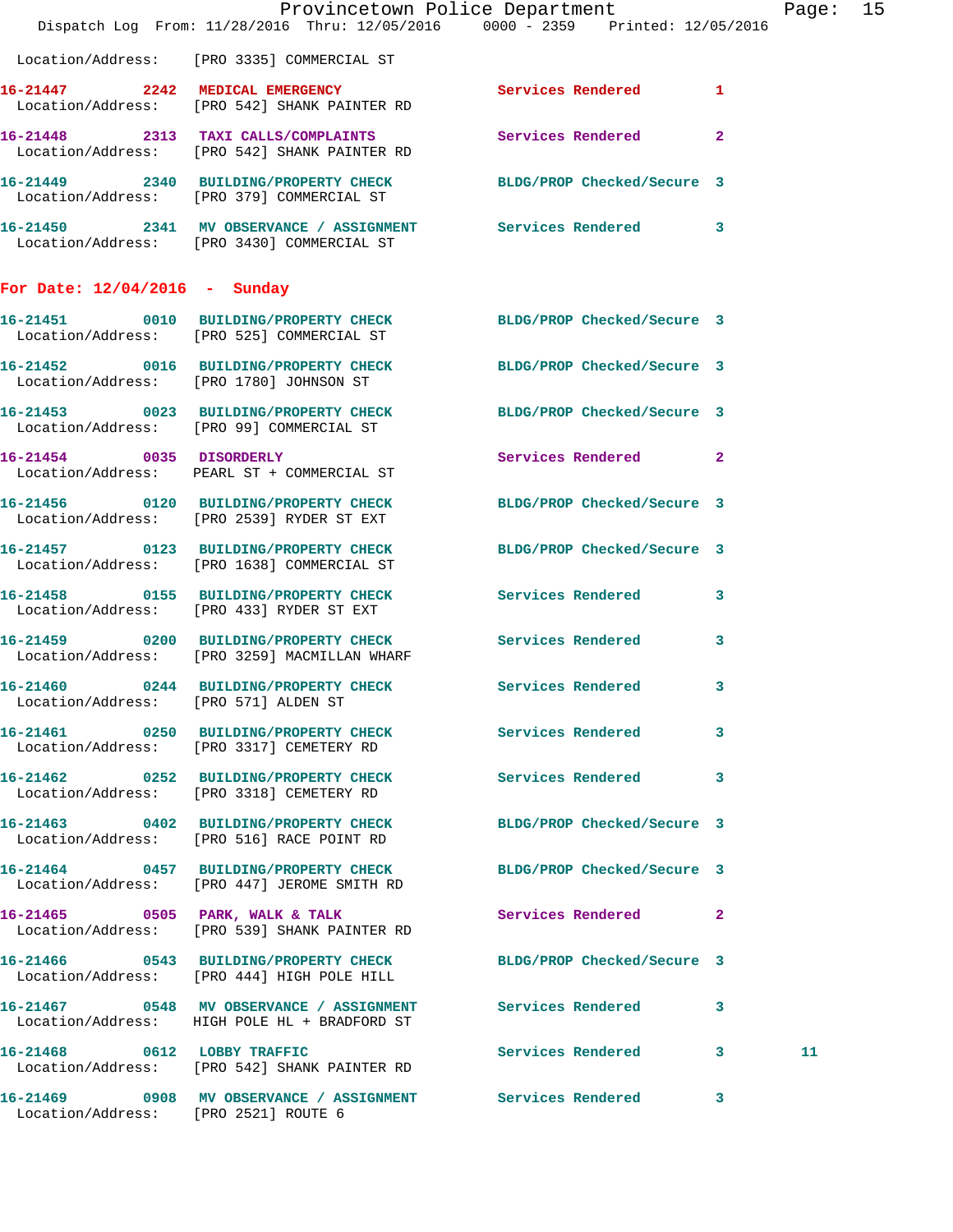|                                 | Provincetown Police Department Page: 16<br>Dispatch Log From: 11/28/2016 Thru: 12/05/2016 0000 - 2359 Printed: 12/05/2016 |                           |              |
|---------------------------------|---------------------------------------------------------------------------------------------------------------------------|---------------------------|--------------|
|                                 | 16-21471 0953 BUILDING/PROPERTY CHECK Services Rendered                                                                   |                           | $\mathbf{3}$ |
|                                 | Location/Address: [PRO 3259] MACMILLAN WHARF                                                                              |                           |              |
|                                 | 16-21470 0958 B & E/PAST OCCURRED Services Rendered<br>Location/Address: [PRO 1542] COMMERCIAL ST                         |                           | $\mathbf{2}$ |
|                                 | 16-21472 1052 FOLLOW UP/B&E<br>Location/Address: [PRO 1542] COMMERCIAL ST                                                 | Services Rendered         | $\mathbf{2}$ |
|                                 | 16-21473              1219    ASSIST CITIZEN<br>Location/Address:     [PRO 2490] PROVINCELANDS RD                         | Services Rendered         | 3            |
|                                 | 16-21474 1341 MEDICAL EMERGENCY<br>Location/Address: [PRO 3432] COMMERCIAL ST                                             | PATIENT REFUSAL 1         |              |
|                                 | 16-21475 1428 MEDICAL EMERGENCY<br>Location/Address: [PRO 1025] NICKERSON ST                                              | Transported to Hospital 1 |              |
|                                 | 16-21476   1456   ASSIST CITIZEN<br>Location/Address: [PRO 3296] SHANK PAINTER RD                                         | Services Rendered 3       |              |
| Refer To Accident: 16-93-AC     | 16-21479 1556 MV ACCIDENT<br>Location/Address: [PRO 542] SHANK PAINTER RD                                                 | <b>Services Rendered</b>  | 1            |
|                                 | 16-21480 1648 BUILDING/PROPERTY CHECK BLDG/PROP Checked/Secure 3<br>Location/Address: [PRO 530] SHANK PAINTER RD          |                           |              |
|                                 | 16-21482   1711   BUILDING/PROPERTY CHECK   BLDG/PROP Checked/Secure 3<br>Location/Address: [PRO 2483] COMMERCIAL ST      |                           |              |
| Refer To $P/C$ : 16-336-AR      | 16-21483 1844 MEDICAL EMERGENCY PATIENT REFUSAL 1<br>Location/Address: [PRO 542] SHANK PAINTER RD                         |                           |              |
|                                 | 16-21484 2006 BUILDING/PROPERTY CHECK BLDG/PROP Checked/Secure 3<br>Location/Address: [PRO 530] SHANK PAINTER RD          |                           |              |
|                                 | 16-21485 2028 MEDICAL EMERGENCY<br>Location/Address: [PRO 542] SHANK PAINTER RD<br>Refer To $P/C$ : 16-336-AR             | Transported to Hospital 1 |              |
|                                 | 16-21487 2056 MEDICAL EMERGENCY<br>Location/Address: [PRO 2181] SHIPS WAY RD                                              | Transported to Hospital 1 |              |
|                                 | 16-21488 2149 MISSING PERSON<br>Location/Address: [PRO 542] SHANK PAINTER RD                                              | Services Rendered 1       |              |
|                                 | 16-21489 2332 BUILDING/PROPERTY CHECK BLDG/PROP Checked/Secure 3<br>Location/Address: [PRO 3296] SHANK PAINTER RD         |                           |              |
|                                 | 16-21490 2332 BUILDING/PROPERTY CHECK Services Rendered 3<br>Location/Address: [PRO 75] CAPTAIN BERTIES WAY               |                           |              |
|                                 | 16-21491 2341 BUILDING/PROPERTY CHECK BLDG/PROP Checked/Secure 3<br>Location/Address: [PRO 2898] JEROME SMITH RD          |                           |              |
|                                 | 16-21492 2357 BUILDING/PROPERTY CHECK Services Rendered<br>Location/Address: [PRO 2898] JEROME SMITH RD                   |                           | 3            |
| For Date: $12/05/2016$ - Monday |                                                                                                                           |                           |              |
|                                 | 16-21493 0008 MV OBSERVANCE / ASSIGNMENT No Action Required<br>Location/Address: [PRO 2577] BRADFORD ST                   |                           | 3            |
|                                 | 16-21495 0022 BUILDING/PROPERTY CHECK BLDG/PROP Checked/Secure 3<br>Location/Address: [PRO 2539] RYDER ST EXT             |                           |              |
|                                 | 16-21496 0028 BAR CHECK<br>Location/Address: [PRO 2737] COMMERCIAL ST                                                     | Services Rendered         | $\mathbf{2}$ |